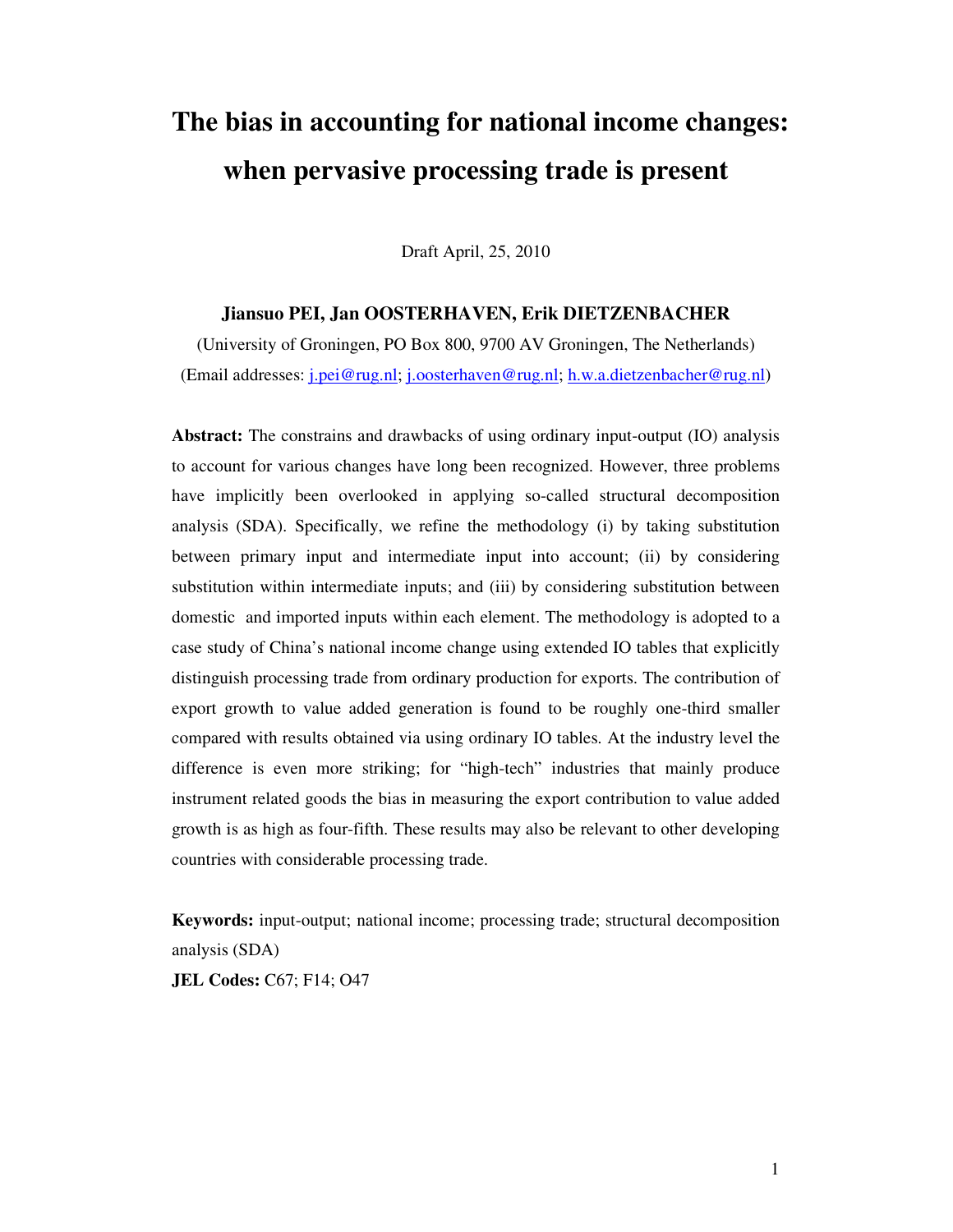#### **1. Introduction**

China's rapid economic growth has attracted much attention both from academia and practitioners. Even obvious observation would be that China benefits from the policy of opening-up to the outside world that started in the late 1970s. Ever since, the trade volume has boomed. It grew from \$206 billion in 1978 to over \$2561 billion in 2008, and the ratio of trade to gross domestic product (GDP) peaked 64% in 2007 (contracted to 61% in 2008, partly due to the global financial crisis). In fact, the average annual growth rate of China's trade is as high as 17% from 1978 till 2008 (compared with 8% for the world as a whole). To a large extent, the sharp increase of trade triggers China's economic growth, as suggested in previous studies on direct evidence for contribution of international trade to economic growth (Feder, 1982; Harrison, 1996; Winters, 2004; Awokuse, 2007).<sup>1</sup>

In the same time, the processing trade<sup>2</sup> finds its way in China. This particular trade pattern began to dominate China's trade in 1996 when it took a portion of 51% of total trade. Researchers started to take processing trade into account because it became inevitable when studying trade (Chen et al., 2001; 2009). It dates back to China's trade policy, which aims at attracting foreign-invested enterprises (FIEs) to China. The FIEs export more than half of China's total export (55% in 2008) and most of them are processing exports. By definition, processing export is normally an assemble of imported materials, even packaged accessaries, which involves limited domestic input of labor and capital, resulting in fewer domestic content generation than ordinary exports do. In consequence, domestic content estimation needs further refinement (Chen et al., 2001; 2009; Lau et al., 2007), echos by Koopman *et al.* (Koopman et al.,  $2008$ ).<sup>3</sup>

<sup>1</sup> In similar vein, it is documented that trade benefits economic growth, not only in the way of providing more varieties to increase utility (Krugman, 1979; Hummels and Klenow, 2005; Feenstra, 2006), but also by facilitating diffusion of knowledge and technological advance (Coe and Helpman, 1995; Connolly, 2003; Schneider, 2005; Broda and Weinstein, 2006; Bos et al., 2009).

 $2^{2}$  Distinguished from ordinary trade, processing trade uses all or part of the raw and auxiliary materials, parts and components, accessories, and even packaging materials which are imported from abroad duty-free, and after the simply processing or assembling the finished products are re-exported. The imported goods registered as processing trade can only be used to produce exported products, any other means to use such products is prohibited according to the Chinese regulations.

<sup>&</sup>lt;sup>3</sup> See also, Daudin et al., 2008; Johnson and Noguera, 2010.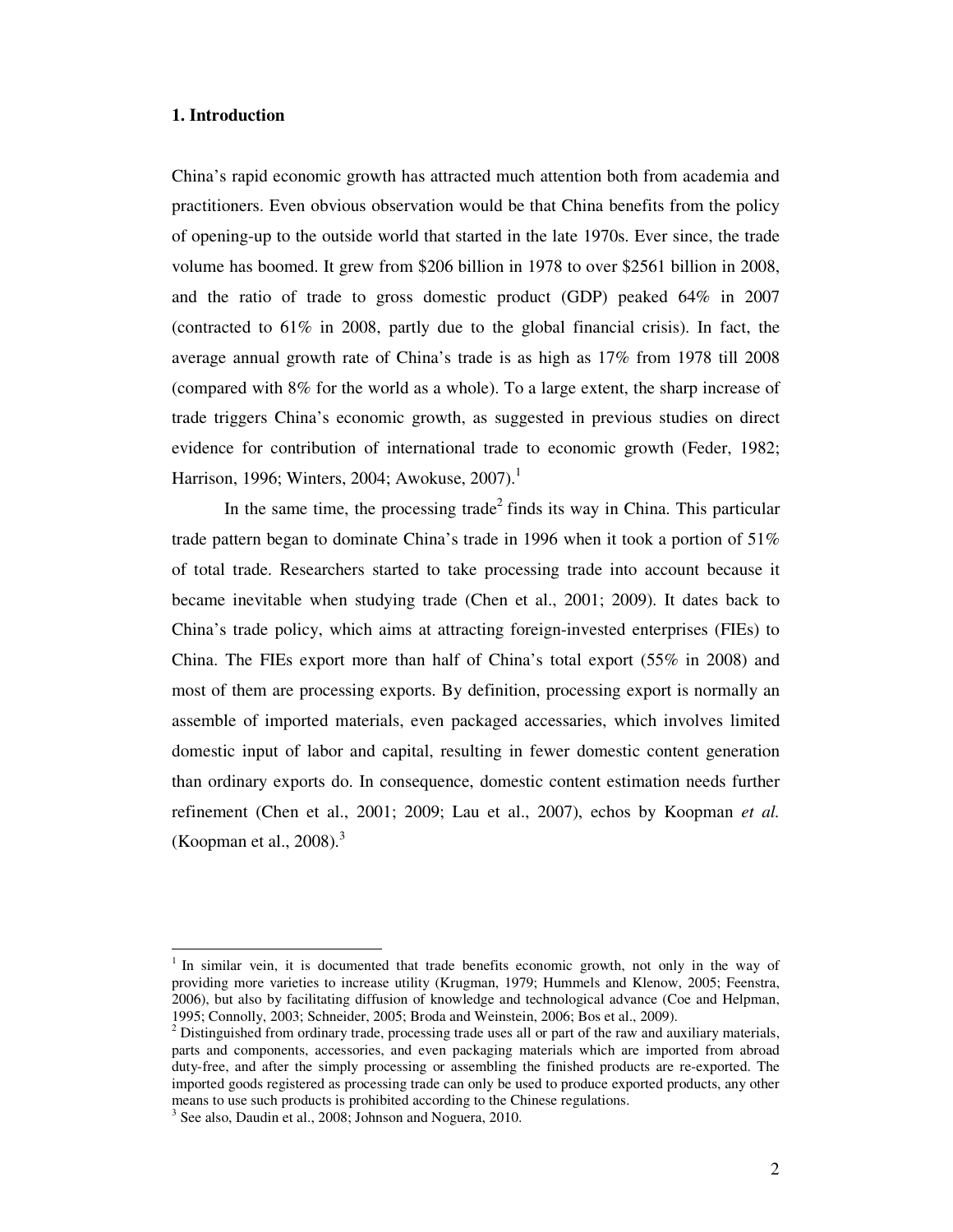Lately, due to the global financial crisis, China's exports dropped precipitously, with 16% contracting on a year-over-year basis for  $2009.4$  According to the statistics authority, such decrease led to a big drag on China's economic growth. The magnitude of the impact is estimated to be 3.9%, meaning that to achieve the growth rate of 8.7% the total domestic demand contributed 12.6%, which is highest within last decade. As mentioned earlier, processing trade is different from its ordinary counterpart, so simply summing all exports without considering the difference would yield biased estimates. Take the different types of imports growth for example, the ordinary imports decreased by 6.7 percent while the processing imports decreased by 14.8 percent. Since processing trade has a relatively short production chain in the host country, these observations motivate our investigation of national income changes such that it takes account of processing trade, i.e. to distinguish different production structures explicitly within one framework.

While some studies provide insights in the issue of estimating the contribution of trade to value added generation, few people have tackled the accounting problem yet. To be precise, neither the change nor the trend of the contribution of trade to GDP growth has been intensively studied to date,<sup>5</sup> specifically distinguishing two production structures via considering the processing trade. Previous research dealing with national income change accounting mainly are structural decomposition analysis (SDA) based on input-output (IO) tables (see Rose and Casler, 1996 for a nice overview). And for national income change accounting, there is plenty of literature in using SDA (see for instance, Oosterhaven and van der Linden, 1997; Oosterhaven and Hoen, 1998). As mentioned in the preceding section, much has changed and the progress facilitates the development in both methodologies (theories) and data.

Precisely, we further develop the SDA methodology in three dimensions: firstly, we take account of the substitution between primary input and intermediate input; secondly, we consider substitution within intermediate inputs, adopting the normalized technical coefficients to remedy the dependence problem (as reported in Dietzenbacher and Los, 2000); and thirdly we consider substitution between "home" and "foreign" within each element, the so-called Armington approach (Armington, 1969). This has been widely used in previous studies, Oosterhaven and van der

 $4$  Meanwhile, the import is reported to have a 11.2% decrease for 2009 compared with 2008.

<sup>&</sup>lt;sup>5</sup> We use GDP and value added interchangeably in this paper. But a warning is in order: the value added can relate to one industry while only in aggregate equals GDP.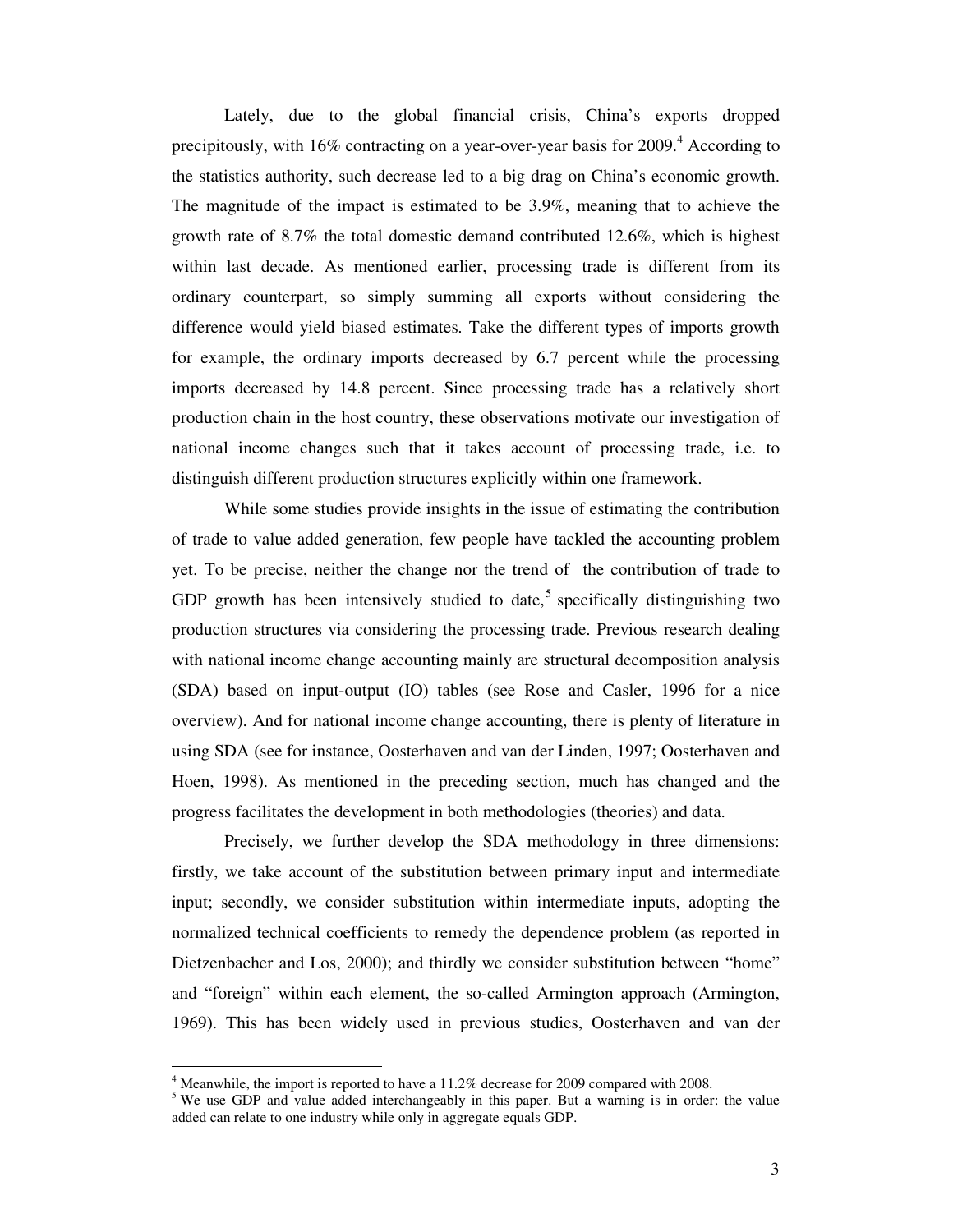Linden (1997), Oosterhaven and Hoen (1998) for example. Furthermore, the unique IO tables capturing China's processing exports developed by Chen et al. (2001; 2009) and Lau et al. (2007) enables us partition national variables into a processing part and a non-processing part.

Combining the refinement of SDA methodology, and using the special Chinese IO Tables, we are able to address the accounting issue nicely and present it in a straightforward way. One striking finding is that the exports' contribution to value added growth would be exaggerated by no less than one-third <sup>6</sup> when using ordinary IO tables rather than the extended counterparts which distinguish processing exports. This result is in line with other studies on exports' effect, for example the value added generation (Chen et al., 2001; 2009; Lau et al., 2007; Koopman et al., 2008), *CO<sup>2</sup>* emissions (Dietzenbacher et al., 2009), the bias in measuring vertical specialization (Yang et al., 2009), among others. What's more, we document the trap existing in prevail argument about "high-tech" industries. Particularly, it is found that the bias in measuring overall exports' contribution (both level and structure) to value added growth is as high as four-fifth in industry level (for *Telecommunication equipment, computer and other electronic equipment*, industry 18), which is even more striking. This finding is in sharp contrast to previous studies, for example Andreosso-O'Callaghan and Yue (2002) who draw opposite conclusion due to unable to capture the processing trade.

Despite the so-called polar decomposition methodology (see Dietzenbacher and Los, 1998, among others), the multiplicative decomposition exercise (see Yang and Lahr, 2008; Dietzenbacher et al., 2000) is also performed as a robustness check. The overall conclusion still holds. Regarding large variations in each component's contributions to the growth of value added at the levels of individual products, the contributions calculated using the absolute values of each industry are given. For related investigation, for instance, more and more attention is paid to energy use nowadays, while some emerging economies are boom in exports, they rely much on imports (Hummels et al., 2001). So if such feature is failed to capture in the estimation of energy use for exports production (so the energy use change accounting),

<sup>6</sup> This is given by the so-called *overall percentage error*, measured as results obtained by using extended IO Tables minus those by ordinary counterparts and then over the former, as in Miller and Blair (2009). Here, *OPE=[abs.(16.2-21.8)/16.2]\*100=35*.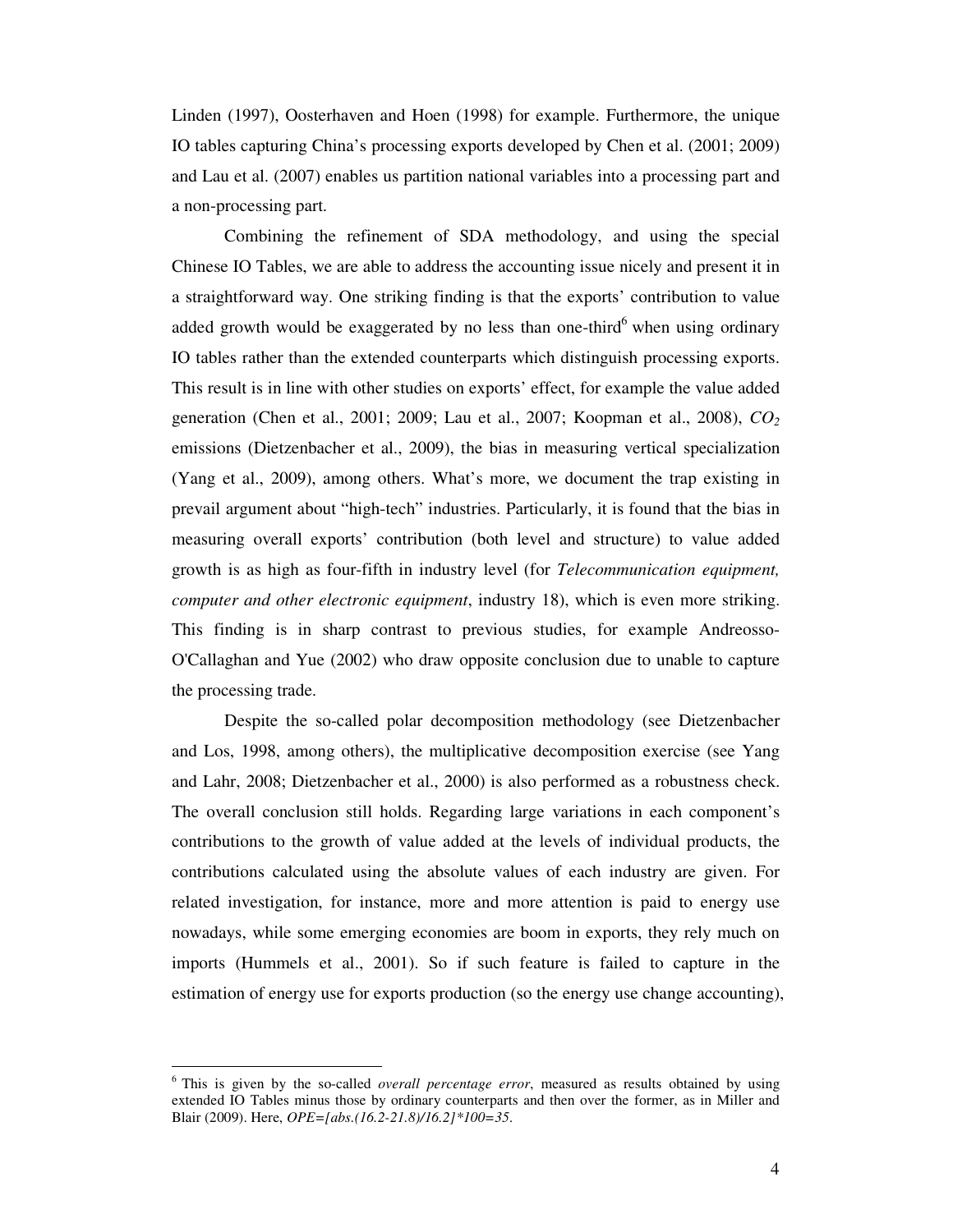biased estimation would be resulted. It is relevant to those countries performing substantial processing trade (say, Mexico, see Johnson and Noguera, 2010).

 Next we will provide information on data collection and processing. In section 3 the model and formula are given, in particular, we extend Leontief model to capture the processing trade. We present the results in section 4. Section 5 concludes and discusses.

#### **2. Dataset and processing method**

 $\ddot{\phantom{a}}$ 

The basic datasets are China's official IO Tables for years 1995 and 2002 released by National Bureau of Statistics (see Figure 1). The problem for the official IO tables is obvious, i.e. no distinction is made for which comes from within China and which comes from abroad.

#### *Figure 1 about here*

In Figure 1, for row-wise we have **Z** defined as intermediate deliveries matrix, with its element  $z_{ij}$  indicating the shipments from (worldwide) industry *i* to industry *j*; Analogously, the vector **f** gives the products consumed by domestic final consumers.<sup>7</sup> and its element  $f_i$  representing which fraction of products in (worldwide) industry  $i$  is directed to final users. In the same fashion, vector of export **e** is defined. Then the vector  $\mathbf{x}^M$  is denoted for the imports, its element  $x_i^M$  gives the total import (either for intermediate use or final use) of industry *i*. **v**, vector with gross value added at market prices per sector.<sup>8</sup> At last, we have the vector for total output **x**, and its elements are defined accordingly. The prime indicates transposition.

It is customary to deflate the prices to achieve constant prices before the comparison is made. Preferably, aggregation after deflation, and that is the way we

 $<sup>7</sup>$  The domestic final uses include rural household consumption, urban household consumption,</sup> government expenditure, gross fixed capital formation and changes in inventory. They are of interest themselves, but our focus is the role of exports, so without losing generality we just present one aggregate column in this study.

<sup>&</sup>lt;sup>8</sup> For primary input, i.e. the gross value added, we have compensation for employees, depreciation of fixed assets, net taxes on production and operating surplus. Here, we focus on the overall impact, so the aggregated value added column is used.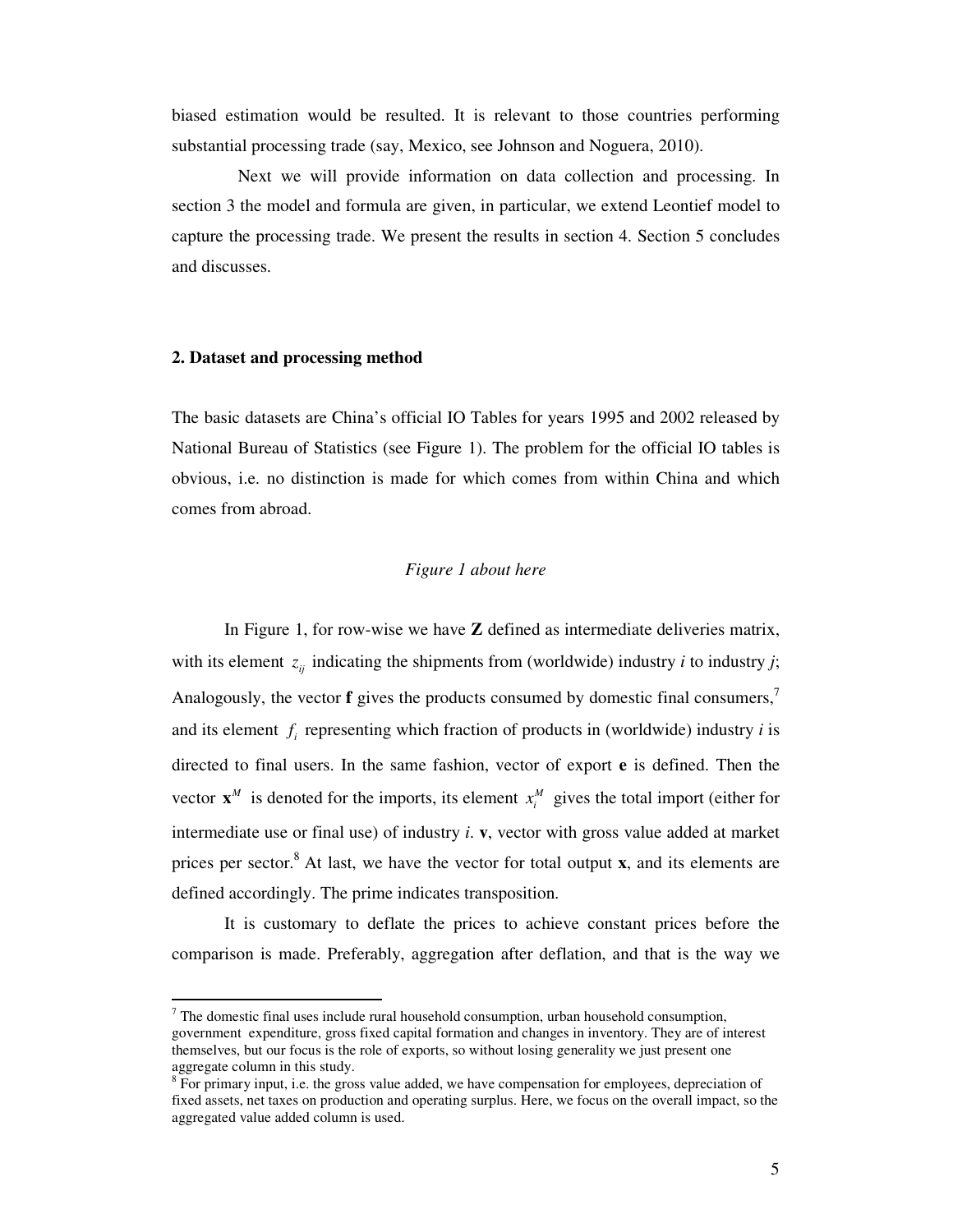processed the 1995 IO table and 2002 IO table to 2000 constant prices. In such way, the technical coefficient would be "real" technical coefficient which will be comparable to physical scenario (Miller and Blair, 2009). However, since the price index is not readily available especially at disaggregate level, some may prefer to use current price. As studies by Oosterhaven and van der Linden (1997) using nominal price compared to Oosterhaven and Hoen (1998) applying constant price, it is found that the effects of macro economic factors are upward biased, whereas that of coefficient changes are underestimated.<sup>9</sup>

In principle, the RAS procedure for deflation should be applied (see Dietzenbacher and Hoen, 1998), given the price indices for both intermediate deliveries and value added are available. However, all the price index we can get is one for a whole industry, so we have to use the so-called double deflation method (as used elsewhere in literature, see for example Dietzenbacher and Los, 2000; Miller and Blair, 2009; Oosterhaven and Hoen, 1998). And all the prices are adjusted to 2000 prices. In the following we will give information on the collection of price index and the deflating procedure.

For agriculture sector, no ideal price index is available, so by approximation, it is poxied by producer price index (PPI) of agriculture products from *China Statistics Yearbook*. The ex-factory's price index from *2006 China Urban Life and Price Yearbook* in secondary industries is adopted to match the corresponding ones. For those sectors not match exactly the industries in the yearbook, the weighted average approximation is applied. Given the fact that no ideal price index is available for construction and tertiary industries, we use price index of fixed capital investment to substitute the former while use consumer price index (CPI) of different categories to proxy the latter (all data are from *China Statistics Yearbook*).

After obtaining these deflators, we first multiply each industry (row-wise) by its corresponding deflator. This is done for both intermediate uses and final uses. At last, the values added are treated as the "residual", which are computed by subtracting the total intermediate inputs in constant price from the constant total inputs for each industry. Since the value added is a residual term, some error may be occurred.

 $9^9$  For completeness, we have applied both methods, i.e. based on constant prices and nominal prices. Our findings are in line with previous research. The results by employing nominal prices are omitted due to space constraint, but available upon request.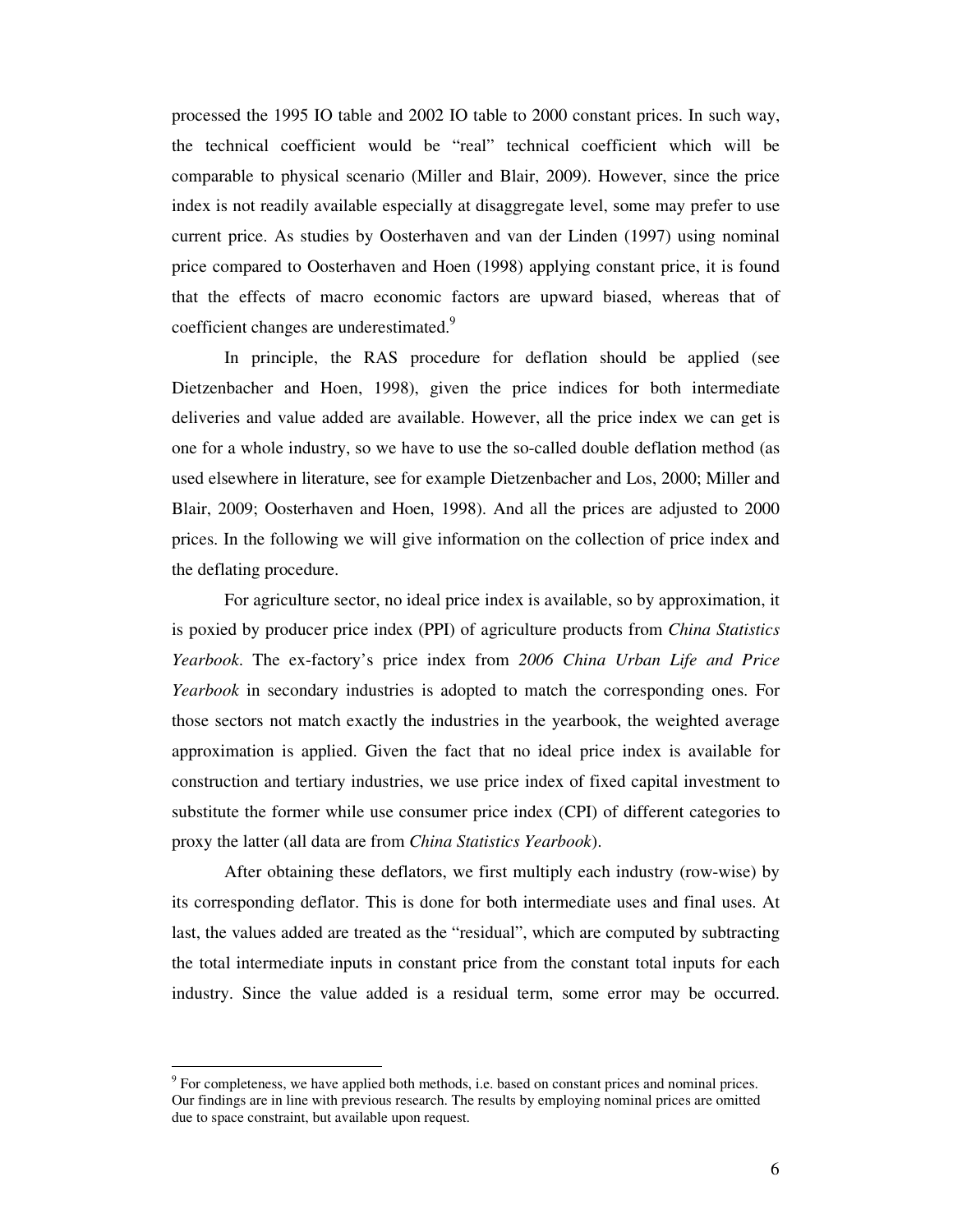However, it is the best estimation we can make, still our results should be interpreted with caution.

The IO tables we use in this study are for year 1995 and year 2002. One problem emerges regarding different industry classifications, i.e. 33 sectors in 1995 table while 42 sectors in 2002 table, it is necessary to compile a concordance table to match those sectors from different years and then to adjust and aggregate them. As mentioned earlier, the aggregation is done only after the deflation procedure. Finally, both 1995 table and 2002 table are aggregated to 28 sectors (industry details are given in the Appendix A1).

The nice thing about our study is that we have the raw data that distinguishes processing trade prepared by Prof. Xikang Chen and his research team (Chen et al*.*, 2001; 2009; Lau et al., 2007). In such way, we are able to extend the standard IO model to incorporate processing trade. Because we have separate effects within one framework. As can be seen from Figure 2, it is rather like the interregional table (Miller and Blair, 2009), we will describe them in detail later.

The reason why we choose 1995 as the starting year is twofold: first, in 1995 the trade pattern started to be dominated by FIEs, who contributed almost 40 percent of China's foreign trade in that year and in consequence the processing trade accounted for more than half of the trade volume; second, the 1995 IO table is the first one distinguishes two production types, namely "domestic and non-processing" type and "processing trade" type (Chen et al., 2001; 2009). 2002 IO table (Lau et al., 2007) advances in several aspects over 1995 IO counterparts, for instance it distinguishes three production structures. Given the superior feature of 2002 IO table, in order to make the two tables comparable, we have to aggregate the 2002 IO table into two production types which is consistent with 1995 table. Now we are in a position to set up the model.

#### **3. Model set-up and formulas**

#### 3.1. Basics in the ordinary IO table

As stated in preceding section, the official IO table released by National Bureau of Statistics of China makes no distinction for sources from within China and abroad (see Figure 1). But, as suggested in previous studies (see Oosterhaven and van der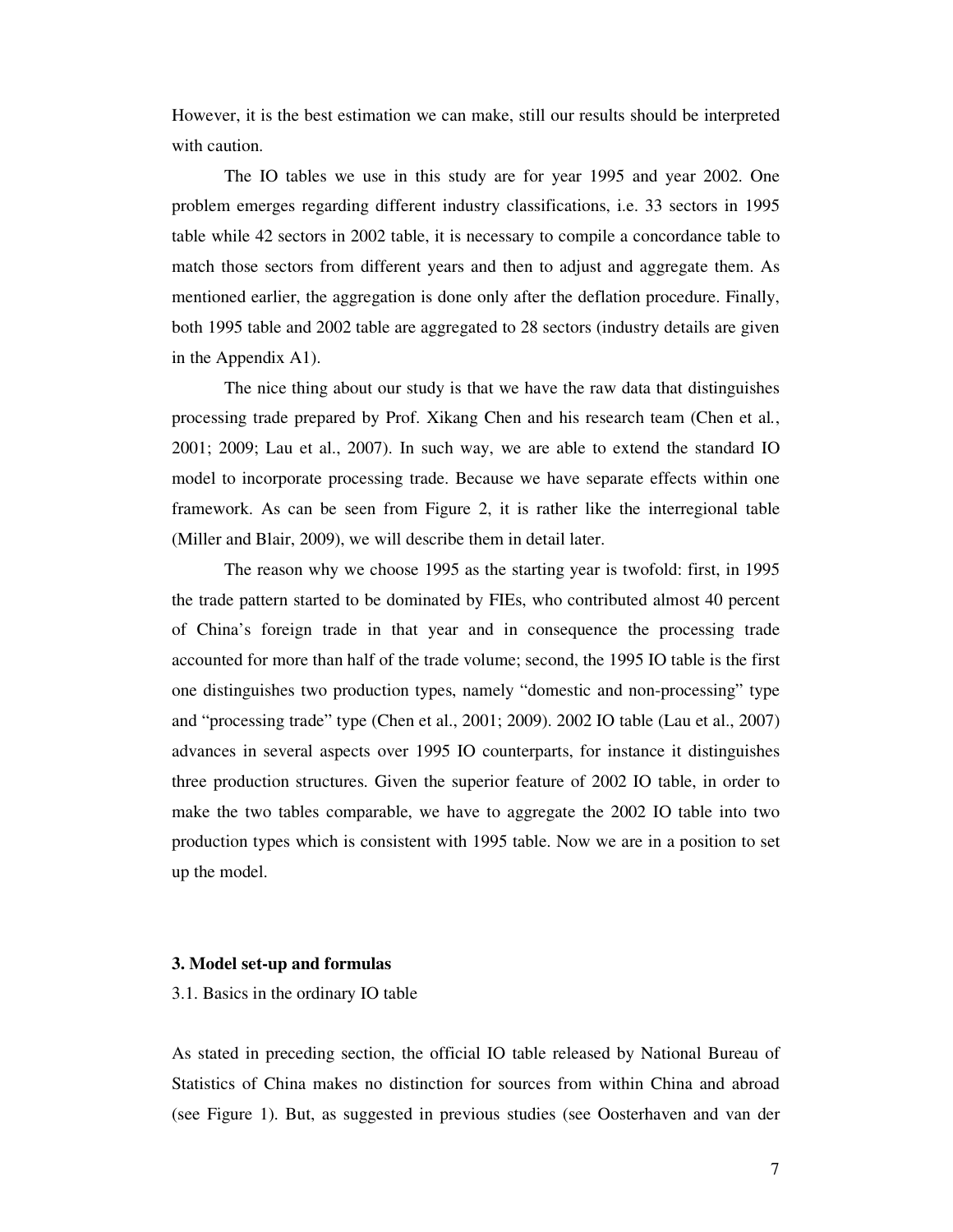Linden, 1997, for example), the technical coefficient and trade coefficient need to be dealt with separately and explicitly, combination of which yield the domestic input coefficient. From Figure 1, in row-wise we have  $\mathbf{x} = \mathbf{Zi} + \mathbf{f} + \mathbf{e} - \mathbf{x}^M$ . Define the technical coefficient as matrix **A**, which is given by  $A = Z\hat{x}^{-1}$  (a hat indicates diagonalization).

Since the coefficient that most relevant for domestic production is the domestic input coefficient, we would like to single it out. Denote **t** the trade coefficient, it is obtained by applying the so-called proportional method (see Pei et al., 2010, and Lahr, 2001 for example). By formula the element of **t** reads:  $t_i = x_i^M / (x_i - e_i + x_i^M)$ . We further define the input coefficient matrix as  $A^D$ , by definition it can be expressed as:  $A^D = (I - \hat{t})A$ , with **I** the identity matrix. The Leontief inverse is given by  $\mathbf{L} = (\mathbf{I} - \mathbf{A}^D)^{-1} = (\mathbf{I} - (\mathbf{I} - \hat{\mathbf{t}})\mathbf{A})^{-1}$ , so the basic solution may be written as  $\mathbf{x} = \mathbf{L}(\mathbf{f}^D + \mathbf{e}) = \mathbf{L}((\mathbf{I} - \hat{\mathbf{t}})\mathbf{f} + \mathbf{e})$ , with  $\mathbf{f}^D$  stands for the domestic final uses supplied by domestic industries.

Till now we have given the basics for total output analysis. However, as pointed out in the literature (see for instance Oosterhaven and van der Linden, 1997), value added is more relevant in terms of policy indication than is total output. Thus, we define **c** as the value-added coefficients, with its elements  $c_i = v_i / x_i$ . Note that **c' + i'A = i'** , which means changes in primary input coefficients (i.e. change in **c**) not only relates to capital, labor and land, and so forth, but also relates to technological change (i.e. change in **A**, reflecting changes in the mix of intermediate inputs).

So in order to capture such effect, i.e. the substitution between primary input and intermediate input we have  $(I - \hat{c}) = diag(i'A)$ , recalling  $c' + i'A = i'$ . Meanwhile, the problem of dependence between components under consideration is reported (see Dietzenbacher and Los, 2000), unfortunately, it is not well solved yet. Especially for the case of value added decomposition study. To amend such problem, one alternative would be to adopt a normalized technical coefficient, denoted  $A<sup>n</sup>$ . Using the equation we just derived, i.e.  $(I - \hat{c}) = diag(i'A)$ , we have  $A^n = A(I - \hat{c})^{-1}$ , and obviously,  $\mathbf{i}'\mathbf{A}^n = \mathbf{i}'$ . In equations the procedure can be summarized as

$$
\mathbf{v} = \hat{\mathbf{c}}(\mathbf{I} - (\mathbf{I} - \hat{\mathbf{t}})\mathbf{A}^n(\mathbf{I} - \hat{\mathbf{c}}))^{-1}(\mathbf{f}^D + \mathbf{e})
$$
(1)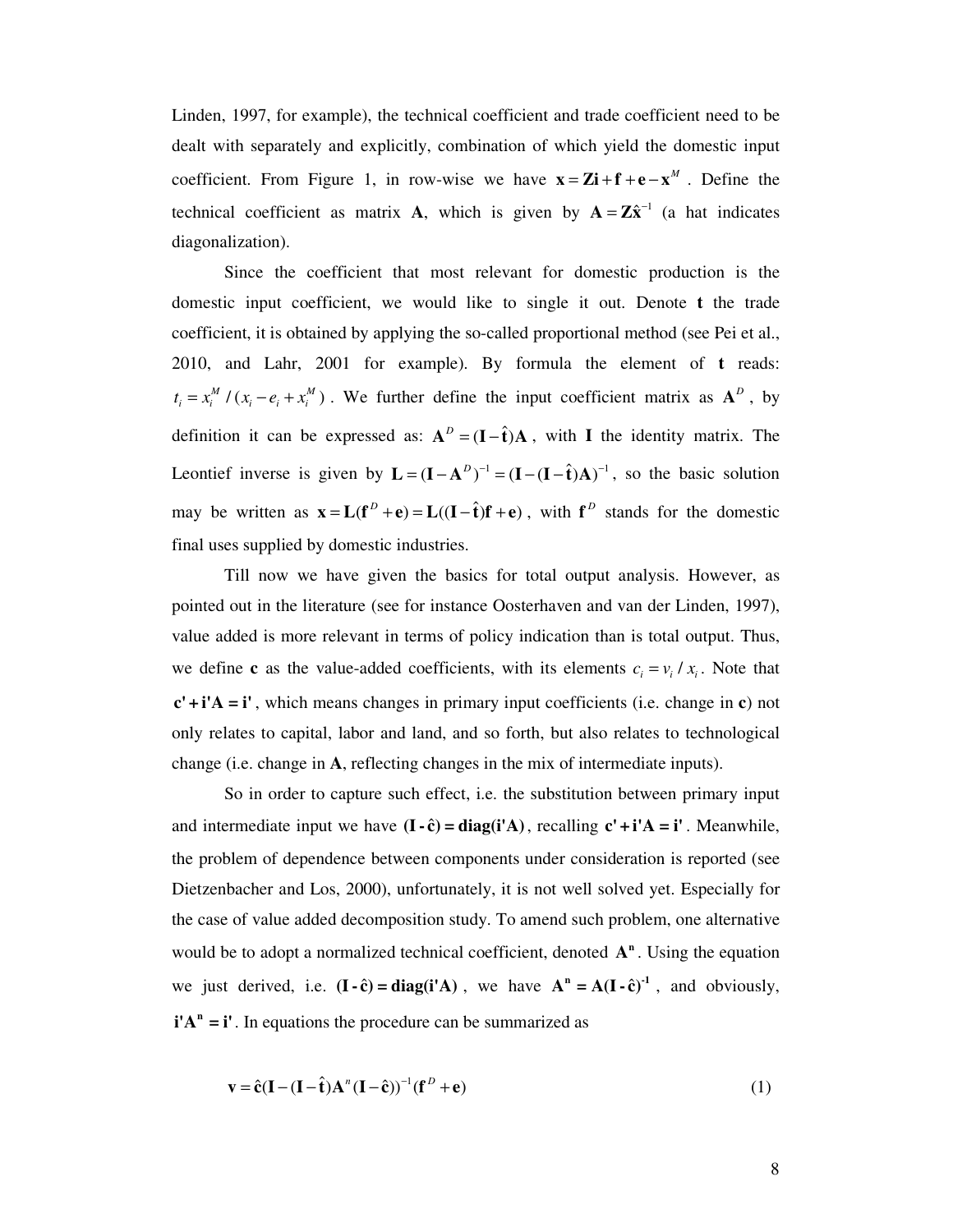Recalling our treatment about the substitution between "home" and "foreign" within cells (Armington assumption), we can re-write formula (1) as

$$
\mathbf{v} = \hat{\mathbf{c}}(\mathbf{I} - (\mathbf{I} - \hat{\mathbf{t}})\mathbf{A}^n(\mathbf{I} - \hat{\mathbf{c}}))^{-1}((\mathbf{I} - \hat{\mathbf{t}})\mathbf{f} + \mathbf{e})
$$
\n(2)

One step further, defining  $\mathbf{b}^f$  as the bridge coefficient of final demand, which is a vector with preference or taste information;  $\varphi^f$ , is a scalar giving the final uses level. Similarly, denoting  $\mathbf{b}^e$  the vector with export composition or structure;  $\varphi^e$ , a scalar with export level. At last, formula (2) can be further extended as

$$
\mathbf{v} = \hat{\mathbf{c}}(\mathbf{I} - (\mathbf{I} - \hat{\mathbf{t}})\mathbf{A}^n(\mathbf{I} - \hat{\mathbf{c}}))^{-1}((\mathbf{I} - \hat{\mathbf{t}})\mathbf{b}^f\boldsymbol{\varphi}^f + \mathbf{b}^e\boldsymbol{\varphi}^e)
$$
(3)

Till now, we have derived the basic formula for value added decomposition in ordinary IO model setting. In equation (3) there are seven components need to be estimated. Apparently, the decomposition analysis can be done immediately by using the tables we have prepared in previous section (see Figure 1).

However, when looking deeper at China's production structure, we find two rather different production or input-output structure coexist, moreover, neither of them can be ignored. As shown in Lau et al. (2007), Koopman et al. (2008), Johnson and Noguera (2010), the presence of processing trade changes conventional perception. Hence, we need to deal with it differently.

#### 3.2. Extending the ordinary IO table to capture processing trade

Previously, we have derived the formula of value added accounting in ordinary IO model setting. So naturally our starting point is China's official IO tables released by National Bureau of Statistics. The single 28×28 technical coefficient matrix **A** as given in last section will be used as the basis. To be clear, the extended IO framework is given in Figure 2 as reference.

#### *Figure 2 about here*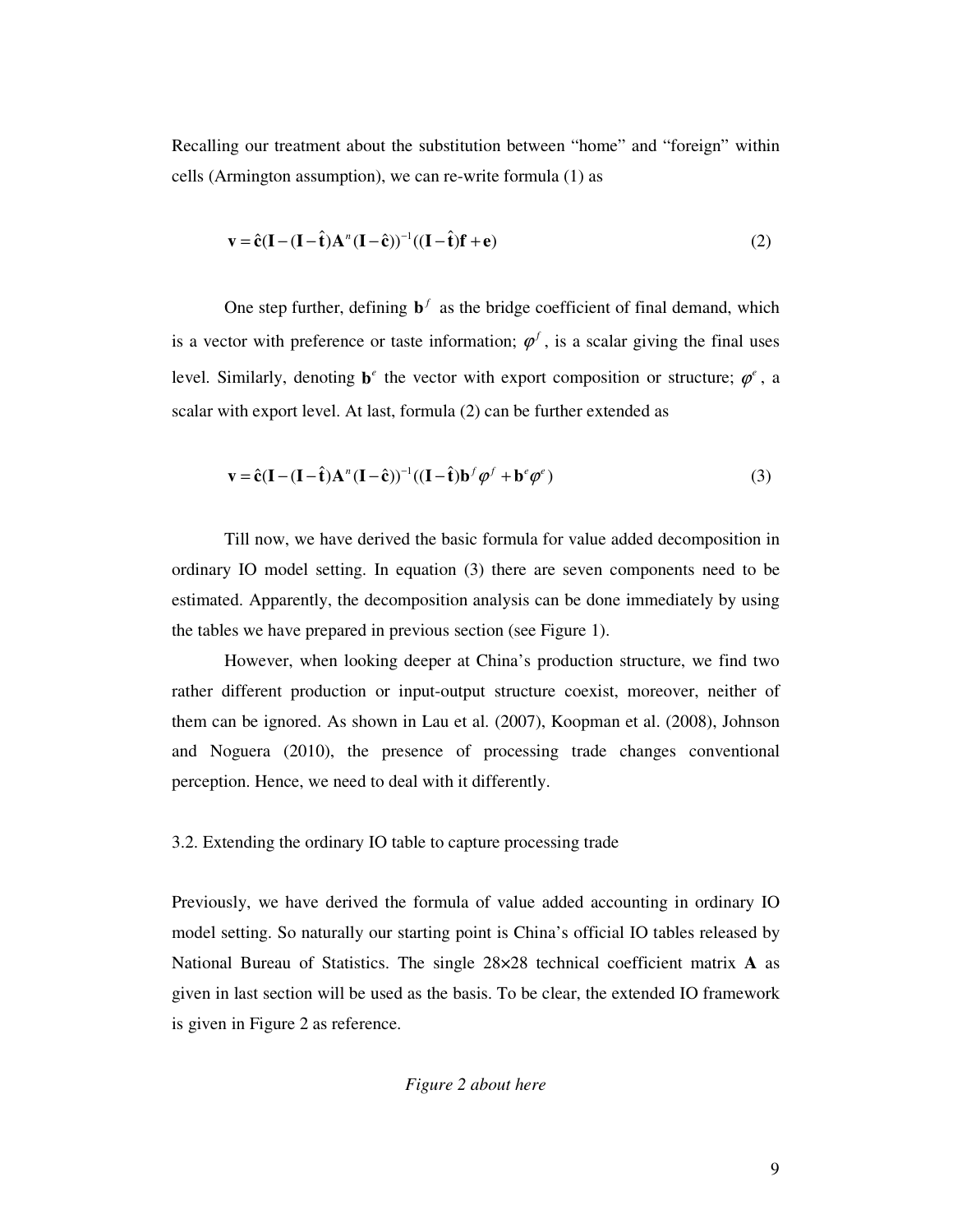In Figure 2, it is rather like the interregional IO table (Miller and Blair, 2009). So by simply aggregating the  $\mathbb{Z}^{OO}$ ,  $\mathbb{Z}^{MO}$ ,  $\mathbb{Z}^{OP}$ ,  $\mathbb{Z}^{MP}$ , we can get the  $\mathbb{Z}$  matrix in ordinary IO model setting (Figure 1). In the same fashion, domestic final uses, exports, value added, imports and total output can be obtained. In this extended framework, we have two types of production, namely production for processing exports (*P* type) and other production (than processing exports production), denoted *O* type. According to Chinese regulations, the goods termed as processing trade can only be used for the production of processing exports, which means no domestic sales at all (so we have zeros in according cells).<sup>10</sup>

Recall our aim of estimating the effects of clear distinction of processing trade from normal production on value added accounting. To this end, the following definitions are provided. For superscripts, *O* represents the other production (than processing trade production); *P* stands for processing trade. *OP* means from *O* to *P* (and things alike are defined analogously); a prime indicates transposition. The interpretation for the meanings of intermediate use, final use, exports, and value added are comparable to the ordinary scenario.

Now since we have all the separate effect in hand, it is not difficult to derive the extended formula. Note that values added are explicitly split-up to two parts, respectively the value added of *O* type and *P* type, and so do the exports. To start with, we define  $A^{\circ}$  and  $A^{\circ}$  as technical coefficients of *O* type and *P* type, respectively. This is done by adopting Hadamard product to split-up the **A** matrix. The accompanying products of this procedure are  $\Omega^0$  with its element  $\omega_{ij}^0 = a_{ij}^0 / a_{ij}$ , indicating the relative technology of O type; and  $\Omega^P$  with its element  $\omega_{ij}^P = a_{ij}^P / a_{ij}$ , indicating the relative technology of *P* type.

Analogous to the way we get domestic input coefficient in ordinary IO model, we further split-up technical coefficients of *O* type and *P* type to their domestic input coefficients and imported input coefficients. Define  $T^{\circ}$ , the self-sufficiency ratios of intermediate input, with its elements  $t_{ij}^O = a_{ij}^{OO} / a_{ij}^O$ , where  $a_{ij}^{OO} = z_{ij}^{OO} / x_j^O$  expressing the domestic intermediate input coefficient within  $O$  type. In the same fashion  $T^P$  is denoted, its elements are given by  $t_{ij}^P = a_{ij}^{OP} / a_{ij}^P$ , where  $a_{ij}^{OP} = z_{ij}^{OP} / x_j^P$  showing the

 $10$  Full exposition of the development of the extended IO table is beyond the scope of this study. For such respect one can refer to Chen et al., 2001, 2009; Lau et al., 2007.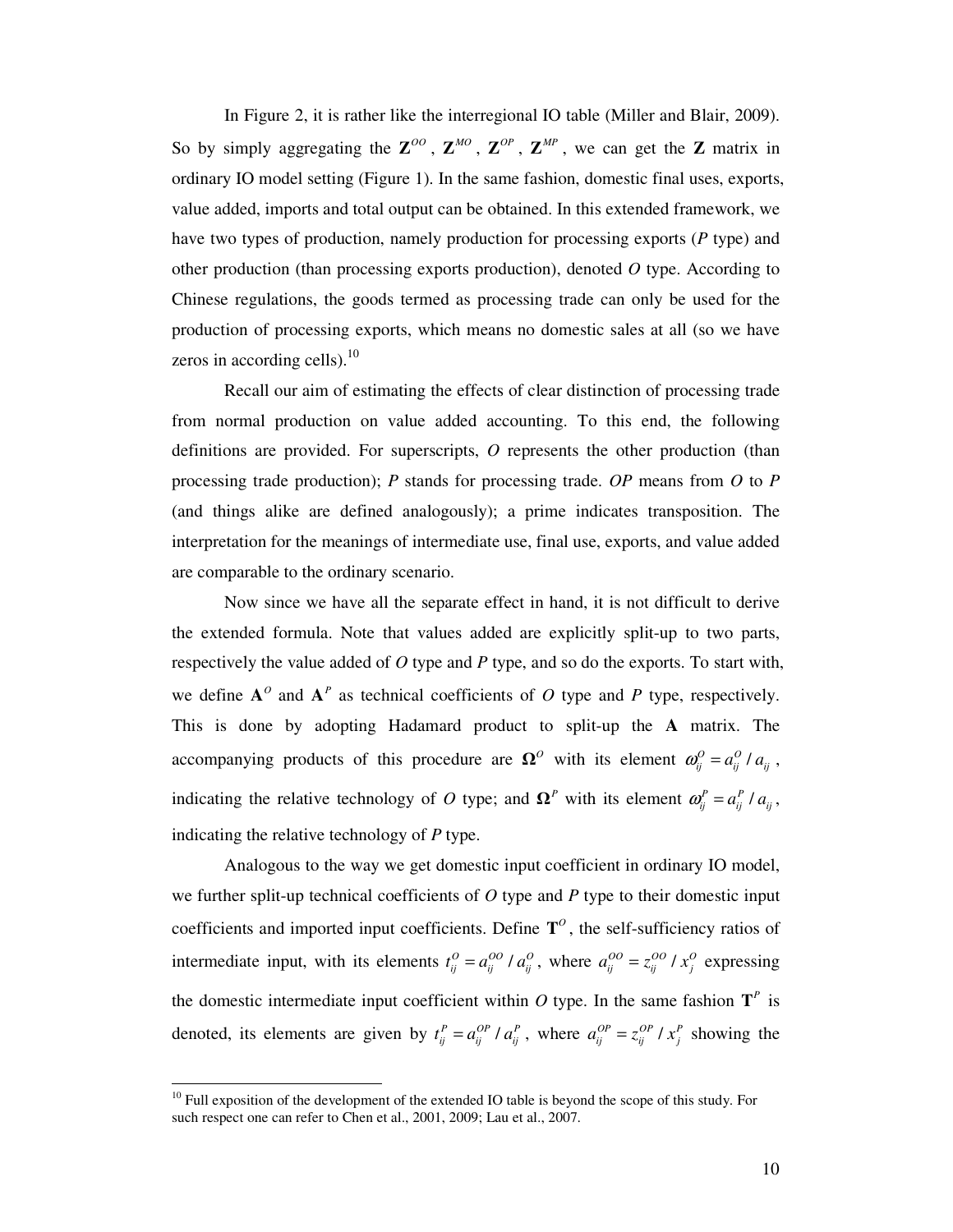domestic intermediate input coefficient that *O* type is dedicated for the production of *P* type products.

For final demands, as mentioned earlier, processing exports production is not allowed for domestic sales, so we have zero entry there (see Figure 2). However, domestic final demands come from both within China and abroad. Thus, we need a component to separate them (employing the Armington approach). Define  $t^f$  as the self-sufficiency ratios in final demands, with its elements  $t_i^f = f_i^o / f_i$  (and  $f_i^o = f_i^o$ ). In order to distinguish the exports produced by *O* type to *P* type,  $\tau^0$  is defined as vector for partition of *O* type within export, with elements determined by  $\tau_i^0 = e_i^0 / e_i$  $(\text{so}, \, i - \tau_i^O = e_i^P / e_i).$ 

Finally, we can define the relative ratios of value added coefficient of *O* type and *P* type. Define  $s^0$ , with its element given by  $s^0 = c_i^0 / c_i$ , as the relative ratios of value added coefficient of *O* type, where  $c_i^0 = v_i^0 / x_i^0$ ; similarly,  $s^P$  is defined (elements are obtained by  $s^P = c_i^P / c_i$ , and  $c_i^P = v_i^P / x_i^P$ ).

With these definitions in hand, we have the following extended input coefficient and Leontief inverse (as illustrated in Figure 2),

$$
\tilde{\mathbf{A}}^D = \begin{bmatrix} \mathbf{A}^{OO} & \mathbf{A}^{OP} \\ \mathbf{0} & \mathbf{0} \end{bmatrix} = \begin{bmatrix} \mathbf{T}^O \otimes \mathbf{\Omega}^O \otimes \mathbf{A} & \mathbf{T}^P \otimes \mathbf{\Omega}^P \otimes \mathbf{A} \\ \mathbf{0} & \mathbf{0} \end{bmatrix}
$$

Further, denote  $\mathbf{L}^{OO} = [\mathbf{I} - \mathbf{T}^O \otimes \mathbf{\Omega}^O \otimes \mathbf{A}^n (\mathbf{I} - \hat{\mathbf{c}})]^{-1}$ ,  $\mathbf{y}^O = \mathbf{t}^f \otimes \mathbf{b}^f \boldsymbol{\varphi}^f + \boldsymbol{\tau}^O \otimes \mathbf{b}^e \boldsymbol{\varphi}^e$ , and  $y^P = e^P = (i - \tau^O) \otimes b^e \varphi^e$ , where  $\otimes$  is the Hadamard product (of element-by-element multiplication). So the extended Leontief inverse reads

$$
\tilde{\mathbf{L}} = (\mathbf{I} - \tilde{\mathbf{A}}^D)^{-1} = \begin{bmatrix} \mathbf{I} - \mathbf{A}^{OO} & -\mathbf{A}^{OP} \\ \mathbf{0} & \mathbf{I} \end{bmatrix}^{-1} = \begin{bmatrix} \mathbf{L}^{OO} & \mathbf{L}^{OO}\mathbf{A}^{OP} \\ \mathbf{0} & \mathbf{I} \end{bmatrix}
$$
  
Finally, 
$$
\begin{bmatrix} \mathbf{v}^O \\ \mathbf{v}^P \end{bmatrix} = \begin{bmatrix} \hat{\mathbf{c}}^O & \mathbf{0} \\ \mathbf{0} & \hat{\mathbf{c}}^P \end{bmatrix} \begin{bmatrix} \mathbf{L}^{OO} & \mathbf{L}^{OO}\mathbf{A}^{OP} \\ \mathbf{0} & \mathbf{I} \end{bmatrix} \begin{bmatrix} \mathbf{y}^O \\ \mathbf{e}^P \end{bmatrix}
$$

After rearrangement, one alternative can be obtained,

$$
\mathbf{v} = \mathbf{v}^{\scriptscriptstyle O} + \mathbf{v}^{\scriptscriptstyle P} = \hat{\mathbf{c}}^{\scriptscriptstyle O} \mathbf{L}^{\scriptscriptstyle O\scriptscriptstyle O} \mathbf{y}^{\scriptscriptstyle O} + \hat{\mathbf{c}}^{\scriptscriptstyle O} \mathbf{L}^{\scriptscriptstyle O\scriptscriptstyle O} \mathbf{A}^{\scriptscriptstyle O\scriptscriptstyle P} \mathbf{e}^{\scriptscriptstyle P} + \hat{\mathbf{c}}^{\scriptscriptstyle P} \mathbf{e}^{\scriptscriptstyle P}
$$

At last, by substituting and rearranging, we get,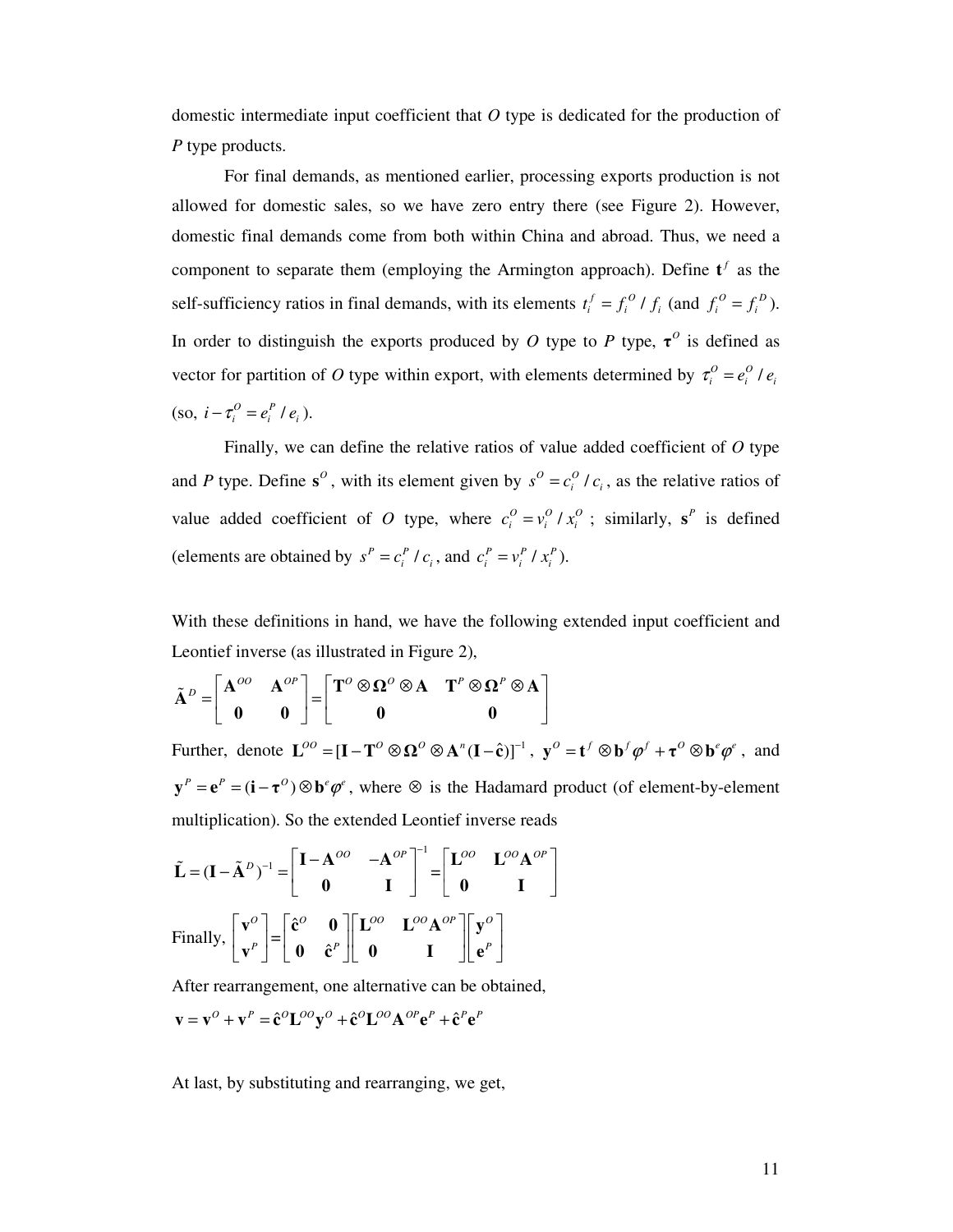$$
\mathbf{v} = \hat{\mathbf{s}}^{\circ} \hat{\mathbf{c}} [\mathbf{I} - \mathbf{T}^{\circ} \otimes \mathbf{\Omega}^{\circ} \otimes \mathbf{A}^n (\mathbf{I} - \hat{\mathbf{c}})]^{-1} (\mathbf{t}^f \otimes \mathbf{b}^f \boldsymbol{\varphi}^f + \mathbf{\tau}^{\circ} \otimes \mathbf{b}^e \boldsymbol{\varphi}^e)
$$
  
+
$$
\hat{\mathbf{s}}^{\circ} \hat{\mathbf{c}} [\mathbf{I} - \mathbf{T}^{\circ} \otimes \mathbf{\Omega}^{\circ} \otimes \mathbf{A}^n (\mathbf{I} - \hat{\mathbf{c}})]^{-1} [\mathbf{T}^P \otimes \mathbf{\Omega}^P \otimes \mathbf{A}^n (\mathbf{I} - \hat{\mathbf{c}})][(\mathbf{i} - \mathbf{\tau}^{\circ}) \otimes \mathbf{b}^e \boldsymbol{\varphi}^e]
$$
  
+
$$
\hat{\mathbf{s}}^P \hat{\mathbf{c}} [(\mathbf{i} - \mathbf{\tau}^{\circ}) \otimes \mathbf{b}^e \boldsymbol{\varphi}^e]
$$
(4)

Clearly, the first two parts on the righthand side of the equation yield value added of *other production*, while the third part gives value added of *processing trade*. In this formula we have 14 components that contribute to value added change. Here, we adopt a straightforward way to proceed the decompositions, i.e. employing polar decompositions (see Dietzenbacher and Los, 1998).

## 3.3. Decomposing the value added changes

It is convenient to give an example about the polar decomposition. Suppose  $\mathbf{R} = \mathbf{ST}$ , then if we want to investigate the change in  $\bf{R}$ , it is possible to ascribe  $\bf{R}'$ 's change into the components of changes in **S** and **T**. By formula it reads,

$$
\Delta \mathbf{R} = \mathbf{S}_1 \mathbf{T}_1 - \mathbf{S}_0 \mathbf{T}_0
$$
  
=  $\mathbf{S}_1 \mathbf{T}_1 - \mathbf{S}_0 \mathbf{T}_1 + \mathbf{S}_0 \mathbf{T}_1 - \mathbf{S}_0 \mathbf{T}_0 = \Delta \mathbf{S} \mathbf{T}_1 + \mathbf{S}_0 \Delta \mathbf{T}$  (one polar)  
=  $\mathbf{S}_1 \mathbf{T}_1 - \mathbf{S}_1 \mathbf{T}_0 + \mathbf{S}_1 \mathbf{T}_0 - \mathbf{S}_0 \mathbf{T}_0 = \mathbf{S}_1 \Delta \mathbf{T} + \Delta \mathbf{S} \mathbf{T}_0$  (counter-polar) (5.2)

$$
=\Delta ST_0 + S_0 \Delta T + \Delta S \Delta T \tag{5.3}
$$

$$
=\Delta ST_1 + S_1 \Delta T - \Delta S \Delta T \tag{5.4}
$$

$$
=0.5\left(\mathbf{S}_0 + \mathbf{S}_1\right)\Delta\mathbf{T} + 0.5\Delta\mathbf{S}(\mathbf{T}_0 + \mathbf{T}_1) \tag{the average} \tag{5.5}
$$

Equations (5.1) and (5.2) are equivalent from mathematical point of view, while from economic viewpoint they are using different weights (the so-called *Laspeyres Index* and *Paasche Index*, given by equations (5.3) and (5.4), respectively).<sup>11</sup> Moreover, the index number problem arises in the decomposition formulas, which can be done differently but economically the same (Dietzenbacher and Los, 1998). Following Dietzenbacher and Los (1998), the averages result in good proximation of all possible decompositions in their exercise. With this example in

 $11$  See Oosterhaven and van der Linden, 1997; Skolka, 1989 for detailed discussion.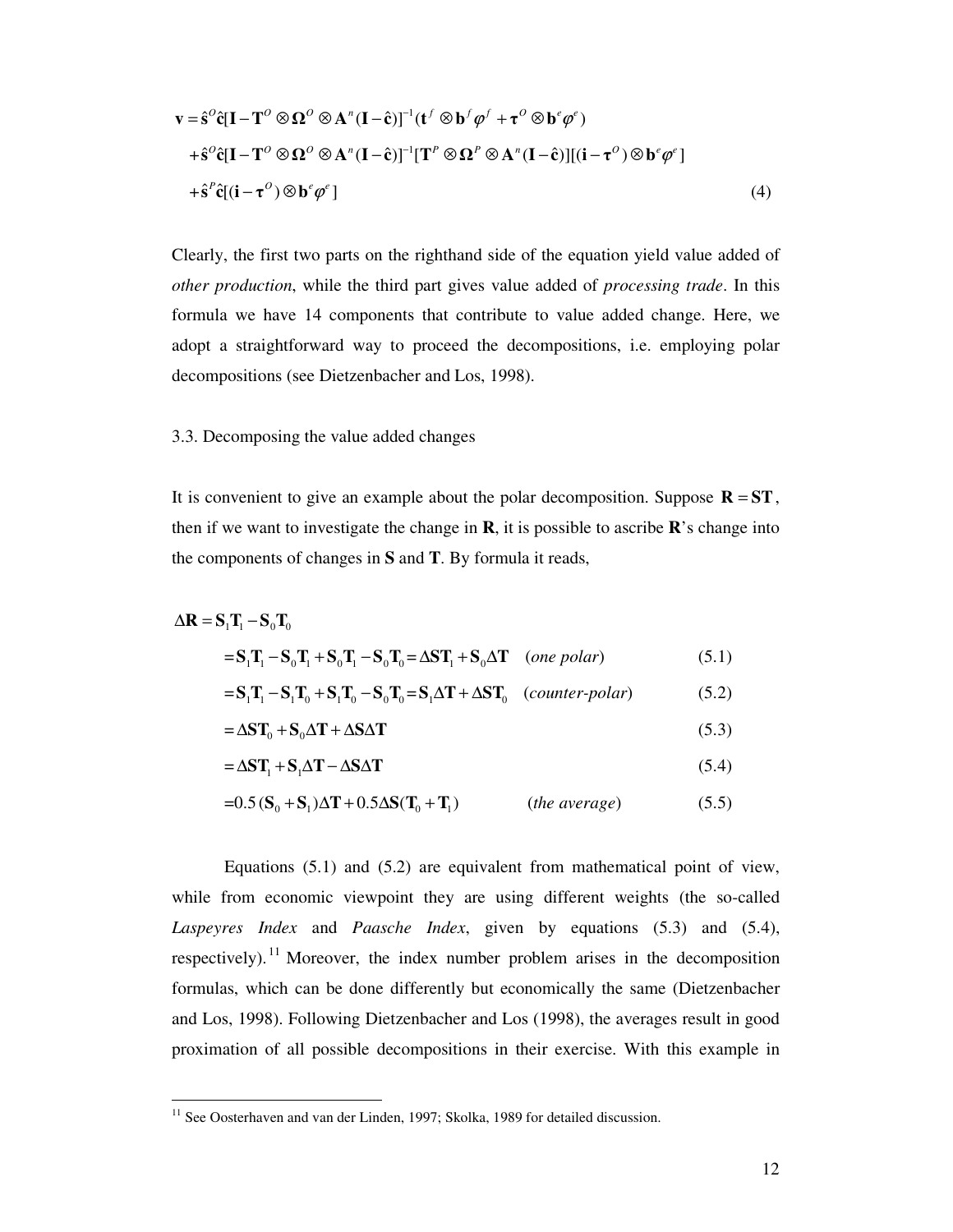hand, the derivation of decomposition formula for equation (4) is trivial (since it seems complicated, we omit it but available upon request).

An alternative way of decomposing the changes in **S** and **T** for the case of  $R = ST$  would be to use the multiplicative decomposition (Yang and Lahr, 2008; Dietzenbacher et al., 2000). It can be expressed as follows

$$
= \frac{\mathbf{S}_{1}\mathbf{T}_{1}}{\mathbf{S}_{1}\mathbf{T}_{0}} \times \frac{\mathbf{S}_{1}\mathbf{T}_{0}}{\mathbf{S}_{0}\mathbf{T}_{0}} \n= \frac{\mathbf{S}_{1}\mathbf{T}_{1}}{\mathbf{S}_{0}\mathbf{T}_{1}} \times \frac{\mathbf{S}_{0}\mathbf{T}_{1}}{\mathbf{S}_{0}\mathbf{T}_{0}} \n= \frac{\mathbf{S}_{1}\mathbf{T}_{1}}{\mathbf{S}_{0}\mathbf{T}_{1}} \times \frac{\mathbf{S}_{0}\mathbf{T}_{1}}{\mathbf{S}_{0}\mathbf{T}_{0}} \n= \sqrt{\frac{\mathbf{S}_{1}\mathbf{T}_{1}}{\mathbf{S}_{1}\mathbf{T}_{0}} \times \frac{\mathbf{S}_{0}\mathbf{T}_{1}}{\mathbf{S}_{0}\mathbf{T}_{0}}} \times \sqrt{\frac{\mathbf{S}_{1}\mathbf{T}_{0}}{\mathbf{S}_{0}\mathbf{T}_{0}} \times \frac{\mathbf{S}_{1}\mathbf{T}_{1}}{\mathbf{S}_{0}\mathbf{T}_{1}}} \qquad \text{(the average)} \qquad (6.3)
$$

This exercise will be served as a robustness check of our findings that are obtained by applying the additive decompositions.

#### **4. Empirical results by using extended IO framework**

 $\Delta R = S \cdot T \cdot / S \cdot T$ 

 $\overline{a}$ 

China's average annual growth rate of real GDP from 1995 to 2002 is 8.6 per cent (whereas 10.3 per cent in nominal terms). <sup>12</sup> During that period, the population increased for more than 75 million. As in the case of import growth accounting (see Pei et al. 2010), it is reasonable to ascribe large part of GDP growth to sharp increase in demand level. And also trade witnessed tremendous expansion. The increase in value added resulting from advancing foreign trade could be another source to explain the value added growth (Feder, 1982). This is exactly what we find by an immediate computation, for export's contribution in value added, ranges from  $12\%$  (18%)<sup>13</sup> in 1995 to 16% (19%) in 2002. On the other hand, the leakage of economy (a scenario simulated what would happen if import would have been produced domestically) is also considerable, for 13% (18%) in 1995 to 14% (17%) in 2002.

<sup>12</sup> Source: China Statistical Yearbook 2008, computed based on Table 2-3 (*GDP at Constant Prices*) and Table 2-1 (*GDP at Current Prices*), respectively.

<sup>&</sup>lt;sup>13</sup> Figures in parentheses are estimated by using ordinary IO model, which are largely biased.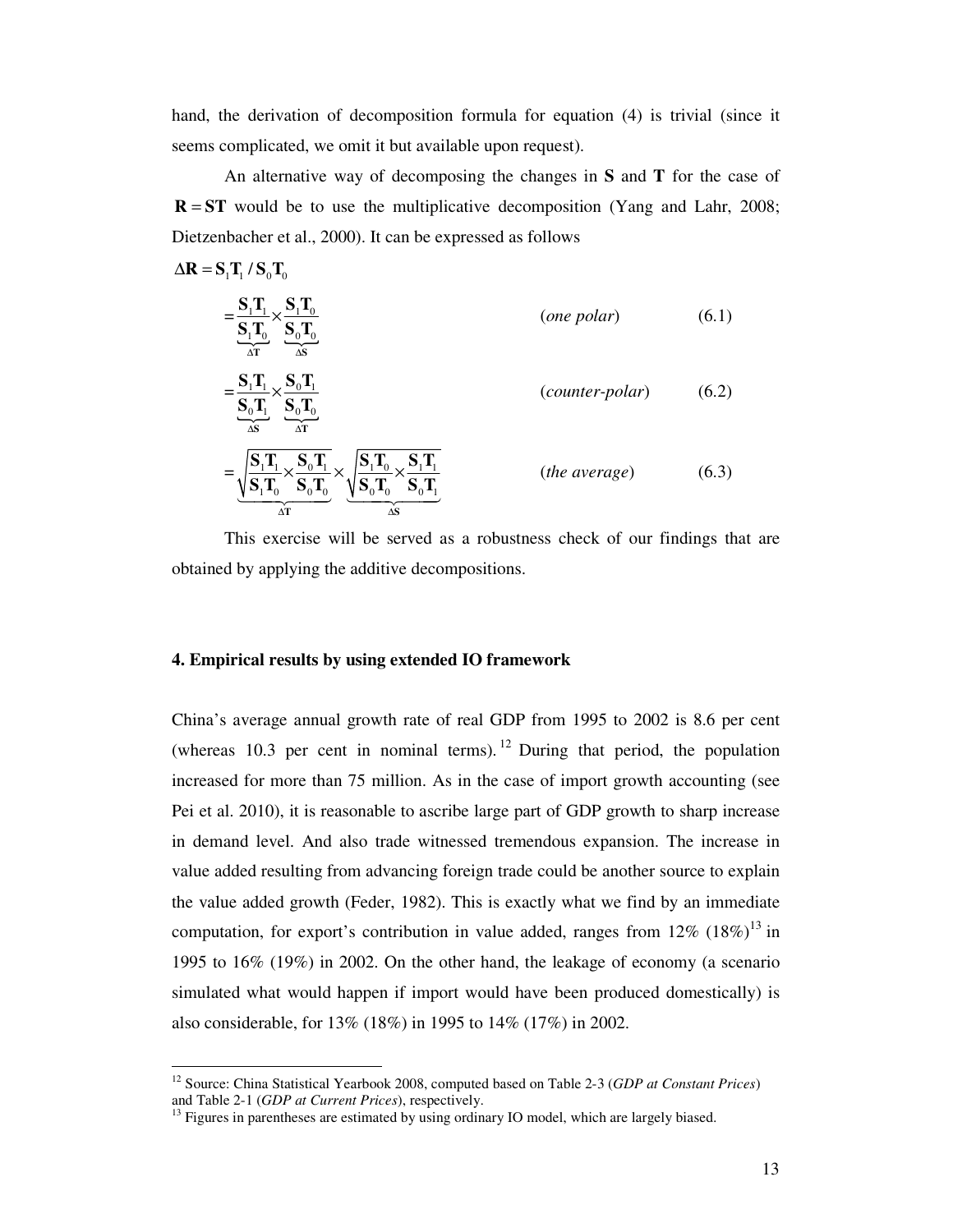#### 4.1. Descriptive analysis

Before analysing the empirical results, some descriptive analysis is given. In Table 1 we illustrate the import and export in 1995 and 2002 each industry. Moreover, the share of processing part is also computed.

#### *Table 1 about here*

It is clear in Table 1 that processing trade takes dominant position in China's foreign trade. In 1995 and 2002, the processing exports' share are 53% and 48%, respectively. What's more, in 1995 there are ten industries have more than half of export being processing exports, which take roughly one-third of the listed industries. And we observe the industries that show highest processing proportions are mainly industries producing equipment related products. In China these are thought to be high-tech products, and are assumed to be able to generate relatively more value added compared with other traditional industries, for instance textile goods (see for example, Andreosso-O'Callaghan and Yue, 2002). Especially for *Telecommunication equipment, computer and other electronic equipment* (sector 18), the processing export accounts for no less than 85% of its export value, given its eleven percent share of total export.

Similar structure can be found for 2002, but to a lesser extent for the role played by processing export. It is safe to argue that processing activities mainly take place in four industries, which are *Transport equipment* (sector 16) with processing export ratios 76% in 1995 and 50% in 2002, *Electric equipment and machinery* (sector 17) with 85% in 1995 and 66% in 2002, *Telecommunication equipment, computer and other electronic equipment* (sector 18) with 85% in 1995 and 86% in 2002, and *Instruments, meters, cultural and office machinery* (sector 19) with 83% in 1995 and 91% in 2002. These four industries take no less than 17% of total export in 1995, and take about 30% of total exports in 2002, implying rising importance of these sectors in overall export structure. But it is also true that most part of the production of these industries are directed to processing exports, which typically generate limited domestic content.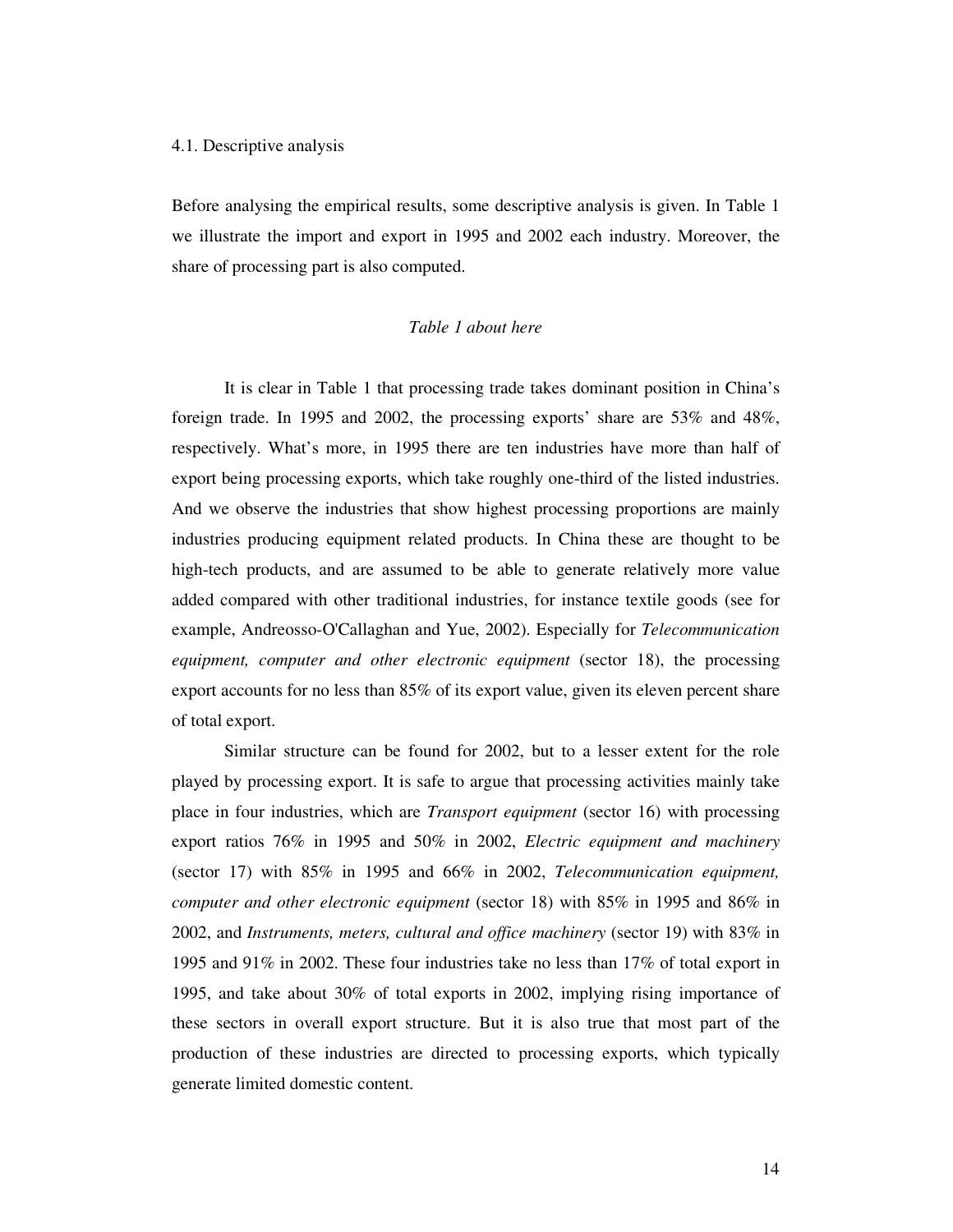Now let us turn to the import side. In aggregate level, we see again the downward trend of processing share in overall production, with processing import ratio decreased from 43% in 1995 to 37% in 2002. In industry level, however, we see different structure for processing import compared with processing export. In 1995, the high processing import ratios are more evenly distributed across manufacturing sectors (see Table 1). Not surprisingly, the industry 18 is found to be the second biggest recipient of processing import in 1995 and the largest in 2002.

Referring to previous studies, especially those related to China issue, because they failed to capture the processing trade, biased estimation or misleading conclusion would be resulted. To give some instances, see Andreosso-O'Callaghan and Yue (2002) analyze China's output growth, Guan et al. (2009) account for the changes in China's emissions, and Weber et al. (2009) estimate exports' contribution to China's *CO<sup>2</sup>* emissions, among others. These research would be sharpened or their results would even be altered when taking into account the processing trade. Recognizing the importance of processing trade, for the first time we will deal with it explicitly to account for China's value added growth.

#### 4.2. Value added changes accounting

Methodologically, we advances in several aspects, as stated previously, for example taking into account the substitution (i) between primary input and intermediate input; (ii) within intermediate inputs; and (iii) between "home" and "foreign" within each element. For dataset, we use the raw IO Tables prepared by Prof. Chen Xikang and his team (Chen et al., 2001; 2009; Lau et al., 2007). In order to make comparison, we also run the program for ordinary IO Tables (released by the NBS China).

To get some brief idea of our findings, we first present the aggregate result in Table 2. At first sight, we observe that technical coefficient (the normalised  $\Delta A^n$ ), domestic final demands mix, export structure and export level are exaggerated by using ordinary IO model. On the contrary, domestic final demands level is underestimated when ordinary IO model is employed. It worth noting that, however, the magnitude of similar coefficients is compatible, which is not surprising recalling the proposed methodology is applied to the ordinary IO model too.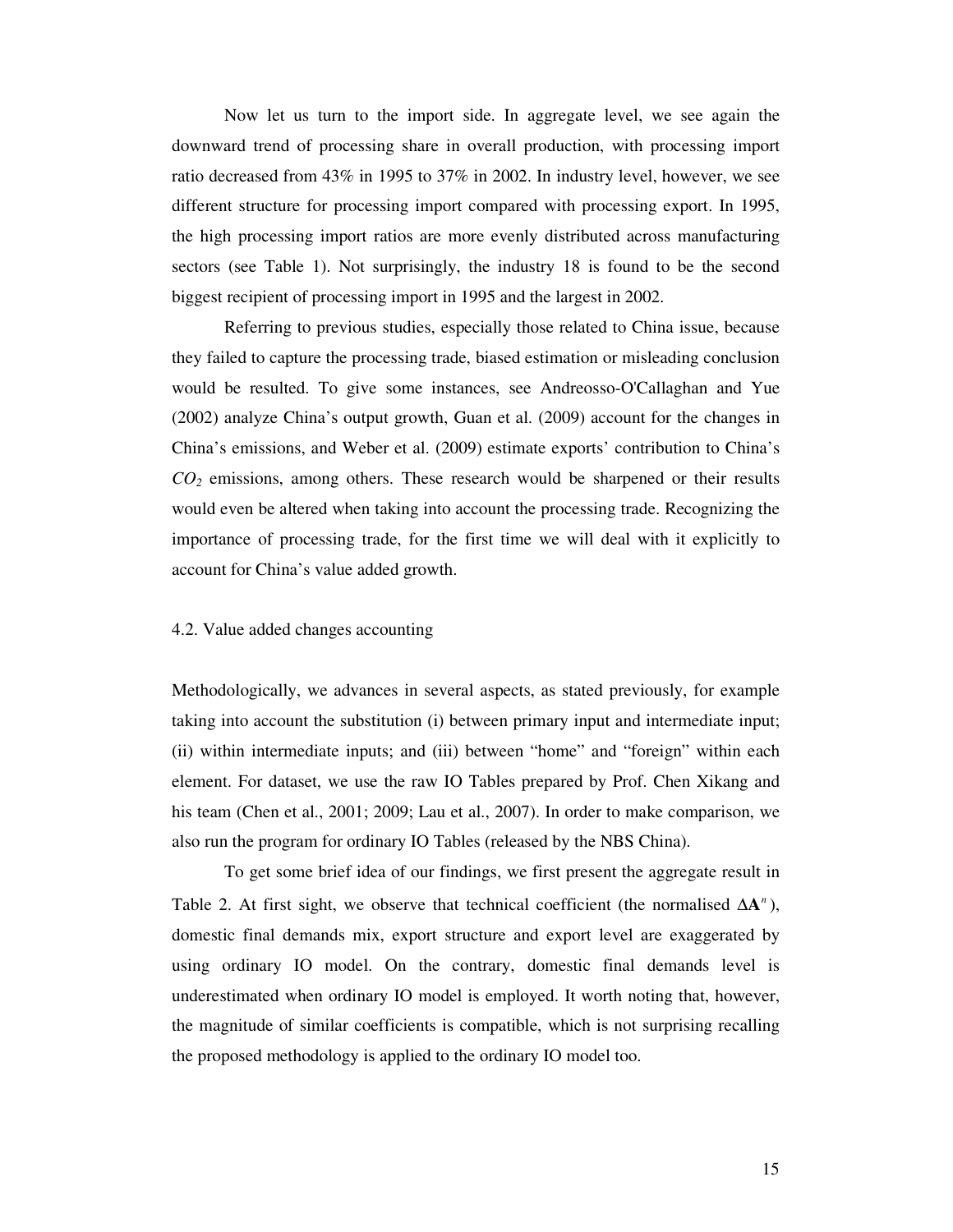### *Table 2 about here*

It is clear that the bias in estimating the contribution of export level to value added growth is extraordinarily large, which is no less than 35 percent. So our focus will naturally turn to the interpretation of exports' contribution. There are six extra effects in the extended model due to the presence of pervasive processing trade. These effects in magnitude are relatively small, with one exception the share effect of nonprocessing export. It contributes 2 percent of value added growth, which makes perfect sense because in reality higher non-processing export share result in more value added generation given per unit export. On the other hand, the contribution of domestic final demands to GDP growth is downward biased by about 5 percent.

In fact, we reallocated the contribution of each effect by means of extended IO model, in this sense it is also true that what we do is *ex post* analysis. In appendix A2, we present the volatility of value added coefficients in industry level, which mimic the big variance in disaggregate sector level. It should be noted that, for 1995 and 2002, the value added coefficients of processing export show relatively unstable feature compared with its counterpart. Therefore, disaggregated results would be more informative and instructive for the sake of policy since huge differences may be hidden (or canceled out) at aggregate level.

#### 4.3. Industry level investigation

Suppose the extended IO tables were not available, we would have been forced to use ordinary IO tables to do the analysis. So in Table 3 and Table 4 we give results at industry level respectively by using ordinary IO table and extended IO table. To start with, the second column in each of the two Tables are the same. The immediate impression would be the uneven growth from one industry to the other, ranging from 902 billion Rmb increase in *commerce* (industry 23) to 104 billion Rmb decrease in *food manufacturing* (industry 6). For industry 23, several observations are of interest. Firstly, apart from the dominant role played by macro-economic factors, the preference or taste change of final consumers accounts for roughly one-fourth of this increase. It clearly indicates an improvement of consumer's bundle, which changes towards higher value added products.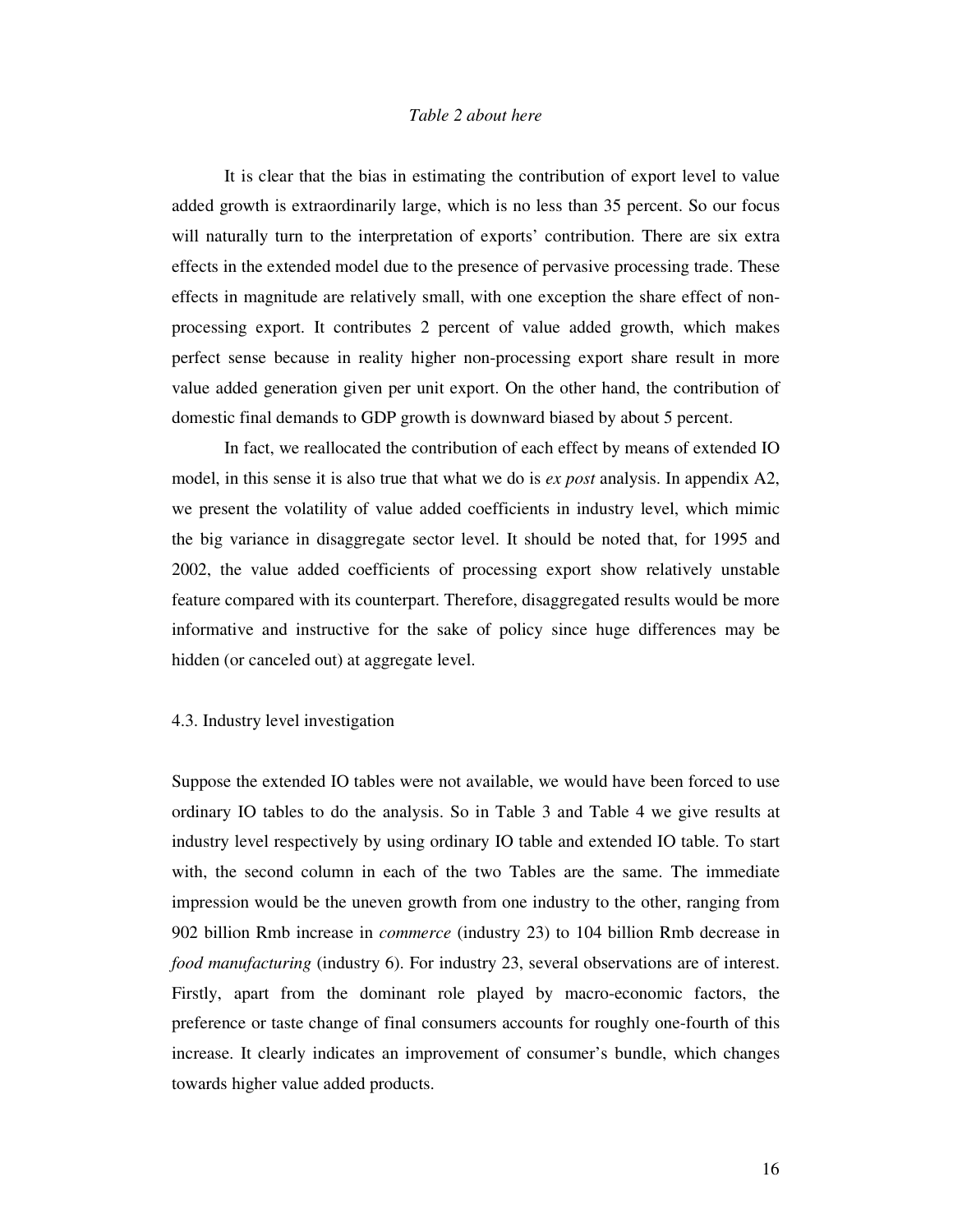### *Table 3 about here*

Secondly, if the ordinary IO table were used, the export level's contribution  $(\Delta \varphi^e)$  would have been overstated for roughly one-third, in value it would amount to 36 billion Rmb error (which is 9 times as much as the increase of value added for industry 5, *non-ferrous mineral mining*). Thirdly, the non-processing export share (vector  $\Delta \tau^0$ ) contributes positively with 2% for the overall value added growth. This means the export composition is undergoing change and in the direction of favor value added generation. And this argument is further supported by the export share component (vector  $\Delta \mathbf{b}^e$ ), which would have been reported as 12% in ordinary IO model setting and is 7% in the extended framework.

Next biggest change takes place in sector 1 (agriculture industry), which increased about 670 billion Rmb from 1995 to 2002. In contrast to the previous analysis of commerce, the preference structure of final consumers shifted towards other products and resulted in negative value of -7%. This is perfect sound in the sense that along with increase of income, basic needs such as food will take decreasing share in consumer's overall expenses. Again, the export level's contribution to this increase would be exaggerated by no less than 30% if ordinary IO model would be applied (see Table 3 and Table 4).

As far as *transportation and communication* industry (sector 22) is concerned, the distinguished feature would be the big negative contribution by value added coefficient (vector ∆**c** , for -45%). This complies with the rapid growth in technology. For instance, from the perspective of hardware, more highways are constructed and lead to lowering cost for transportation; while from software viewpoint, sharp decrease in price and fast renewal of products enable more efficient and cost-saving communications. In the same time, the export level's contribution would be overstated by roughly one-fifth.

## *Table 4 about here*

Relating to the environment concern, one counter-intuitive observation can be found for the *non-ferrous mineral mining* (sector 5) where the (normalized) technical coefficient, trade coefficient and the bridge coefficient of final demands all tend to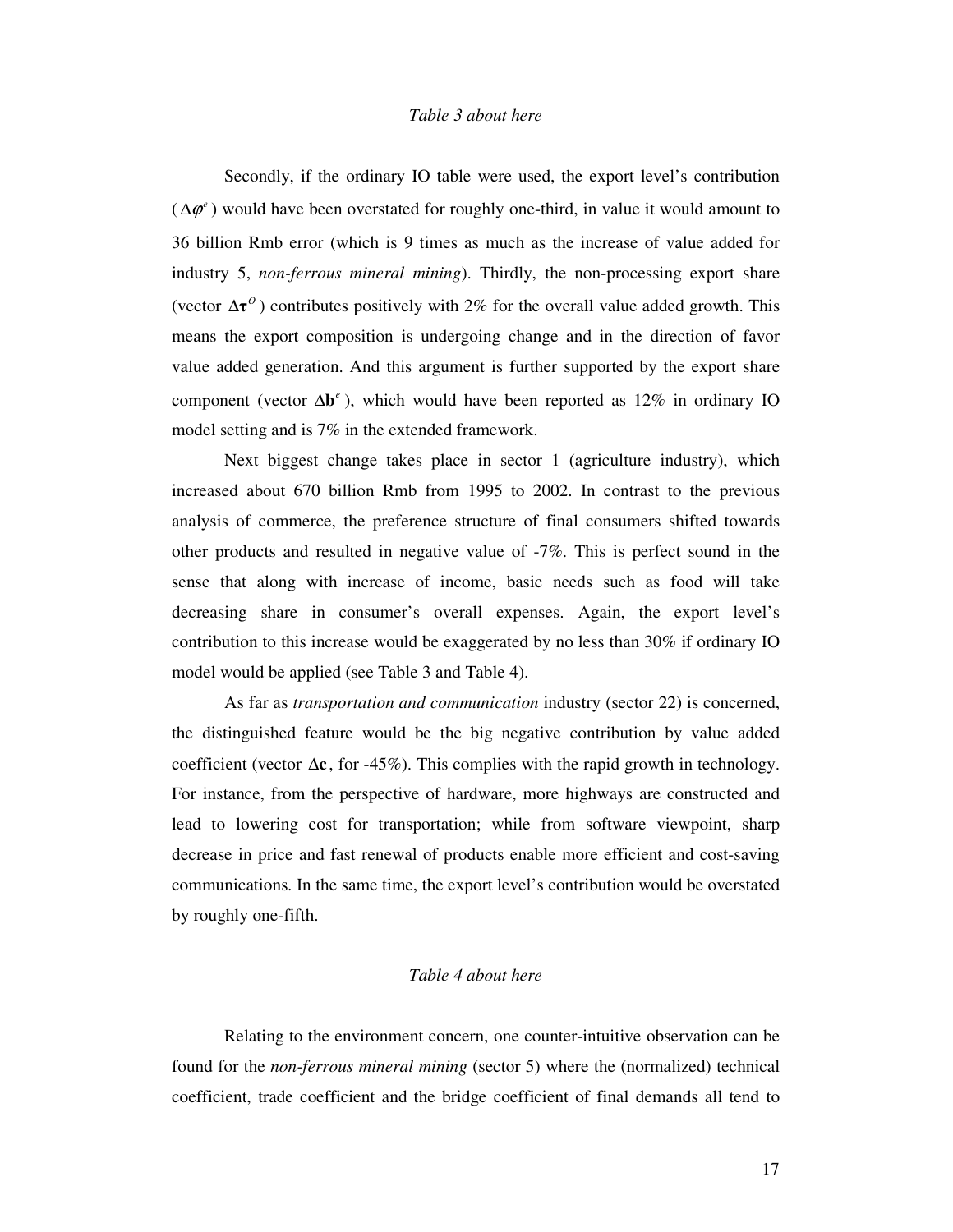drag down the value added generation in this industry. However, when it comes to the reality, this complies with its extensive growth due to the industry policy which in fact encourages the degradation of technology (in such way save the cost).

In contrast, observations from Table 3 and Table 4 for the value added growth pattern in *electricity and heating power production and supply* (industry 11) can be attributed one-third to the technology progress. This partly comes along with China's adaption of advanced technology (in the mean time, using clean energy and shuttingdown small inefficient coal mines.) When turning to construction sector (21), we see one-quarter contribution from the value added coefficient, which indicates the upward growth of primary inputs (wages, capital depreciation and so on) in overall share structure.

Till now, we have mainly dealt with industries with big changes in value added from 1995 to 2002. As given in previous section, processing exports dominate four manufacturing industries, i.e. sectors 16 through sector 19 (see Table 1). So naturally we may would like to check the impact of distinguishing processing export to value added accounting. The overall conclusion from comparing Table 3 and Table 4 for these industries would be that such distinction is badly needed. For overall export's (level  $\Delta \varphi^e$  plus composition  $\Delta \mathbf{b}^e$ ) contribution, the overstated estimation errors range from one-third to four-fifth, which are striking. Despite this, *Electric equipment and machinery* (industry 17) also presents some interesting feature in the sense that non-processing export share (vector  $\Delta \tau^0$ ) contribute 11% to value added accounting, which is in line with the decreasing share of processing exports in this sector (from 85% in 1995 to 66% in 2002, see Table 1). Obviously, this detail cannot be captured by applying ordinary IO table. Furthermore, it has been rather clear that huge variations would be overlooked when detailed information are absent.

Therefore, in order to substantiate our argument on variation among industries, an alternative computation is conducted. That is the absolute value of all actual sectoral changes (per effect) are aggregated and then the percentage contributions are re-calculated in such scenario (shown in bottom row of Table 3 and Table 4). The surprising figures actually are in accord with our expectation and intuition. In other words, huge variations have been hidden when aggregate effects are used, so in consequence a rush conclusion drawn from such figure may be misleading. In magnitude, the macro-economic factors (levels of final demands and export)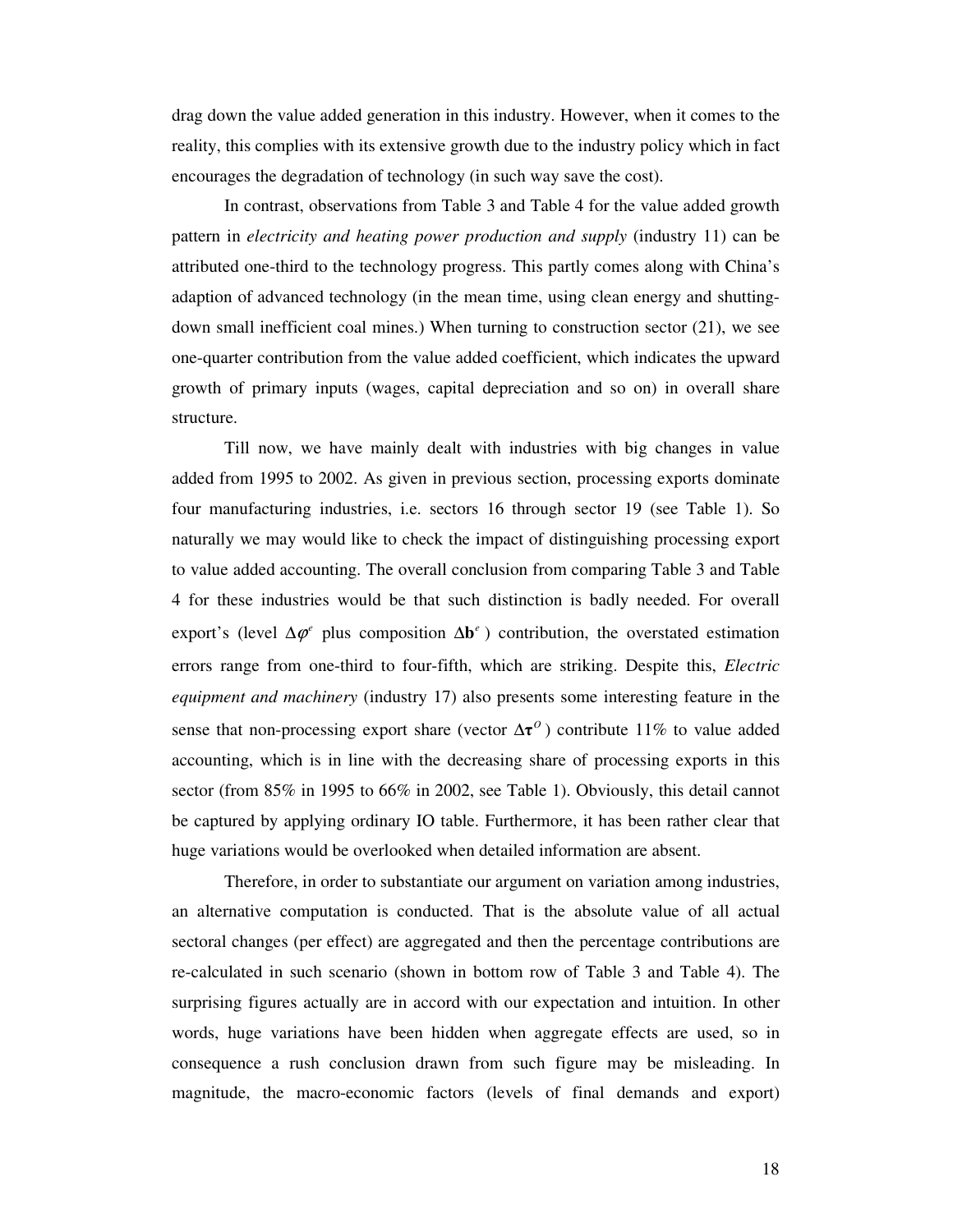contracted about 45% compared with their original percentage values, from 84% and 16% to 45% and 9%, respectively. Still, these are less pronounced than the change in value added coefficient (from  $-0.7\%$  to  $14.5\%$ ) and technical coefficient (from  $1.3\%$ to 11.0%). Because what we see usually are uneven growth rates both in growth pattern and technology, which are corresponding to value added coefficient and technical coefficient. So in real term they may present opposite impacts on respective industry growth, while in aggregation the difference is likely to cancel out each other. Hence, to account for such impact the absolute value is urgent.

Under this scenario, all the changes are taken into account. Moreover, since the values are computed based on absolute values, it serves as a check for the extent to which the variation influence the aggregate results. In this sense, we see clearly there is need for industry level investigation. Apparently, it gives aggregate estimation, which differs much from its counterparts. The differences in sector level are even big and obvious. These features, however, are hidden from the aggregate of actual values, which further confirms our claim. It is not easy to draw a concise conclusion from these wide differences, so for industry policy, there is not a one-for-all recommendation. Furthermore, as a robustness check, we conducted the multiplicative decompositions for value added accounting,  $^{14}$  it serves as the evidence that the conclusion holds irrespective whatever methodology is used.

#### **5. Concluding remarks**

 $\overline{a}$ 

The presence of pervasive processing trade changes the nature of conventional accounting framework. This study contributes to the literature in two ways: methodologically and empirically. First, three methodology issues are addressed explicitly, which are taking into account the substitution (i) between primary input and intermediate input; (ii) within intermediate inputs; and (iii) between "home" and "foreign" within each production relation unit. Secondly, by using China's extended IO models we are able to explicitly distinguish two types of input-output structure, in which way to extend the basic accounting framework via incorporating the processing part.

 $14$  The overall conclusion holds, due to space limit the results are not given in the text, but available upon request.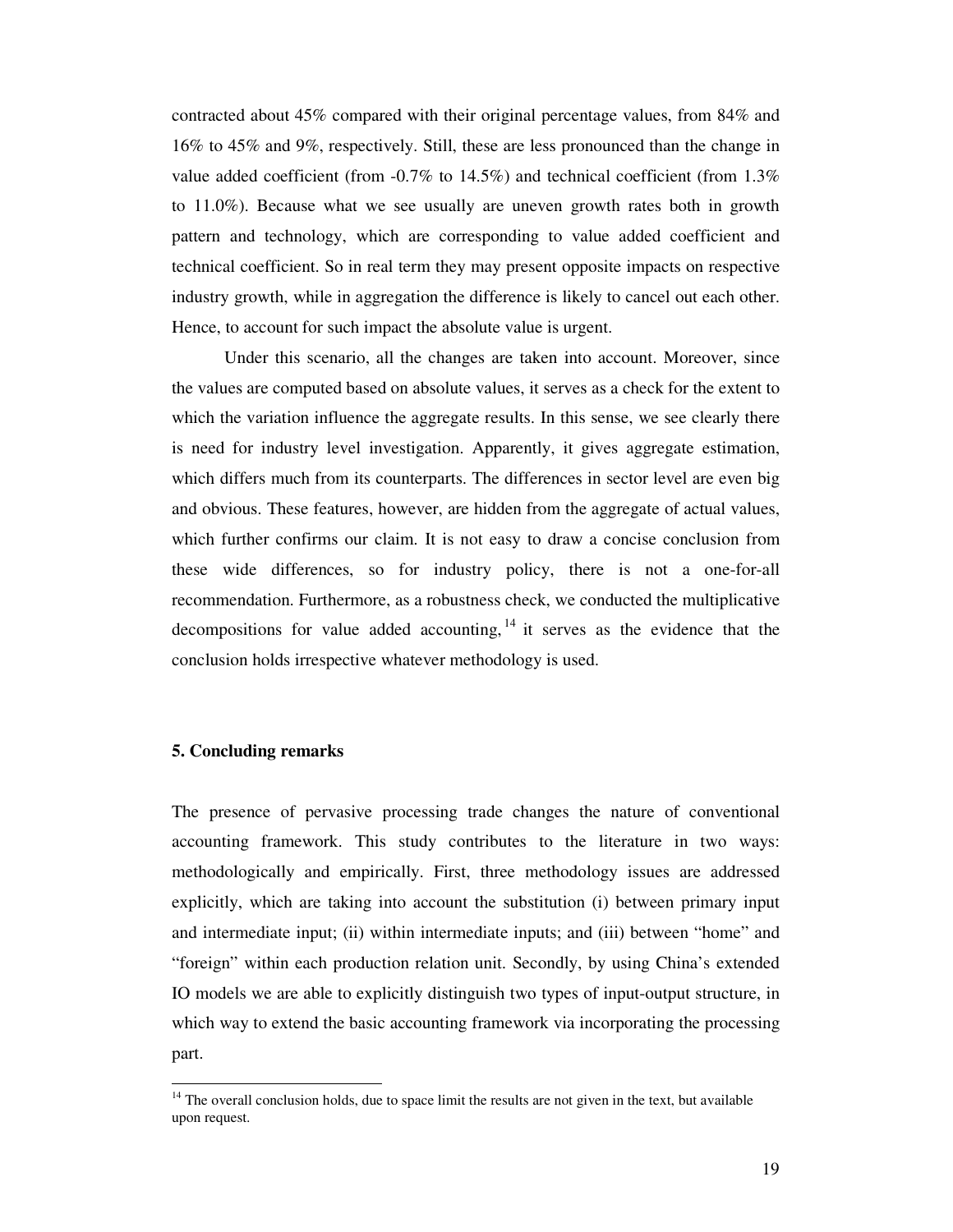The results have been obtained by incorporating China's distinct production structures. The proposed methodology is adopted to study China's national income change accounting. In line with previous research which indicates overestimate of exports' contribution on value added generation, we find compatible results (35 percent overestimation of export level's contribution in aggregate level). Moreover, the absolute contribution is estimated in order to correct the possible error resulting from aggregation. In such way, the large variations in different products are revealed. Finally, we performed the multiplicative decompositions, which, as robustness check, further confirms our argument.

Last but not least, it is worth noting that the extended SDA formula can easily be reduced to standard form, and can be adopted elsewhere as long as different production structure matters in given context. And also this study is relevant to other developing countries performing considerable processing trade, Mexico for instance (see Johnson and Noguera, 2010).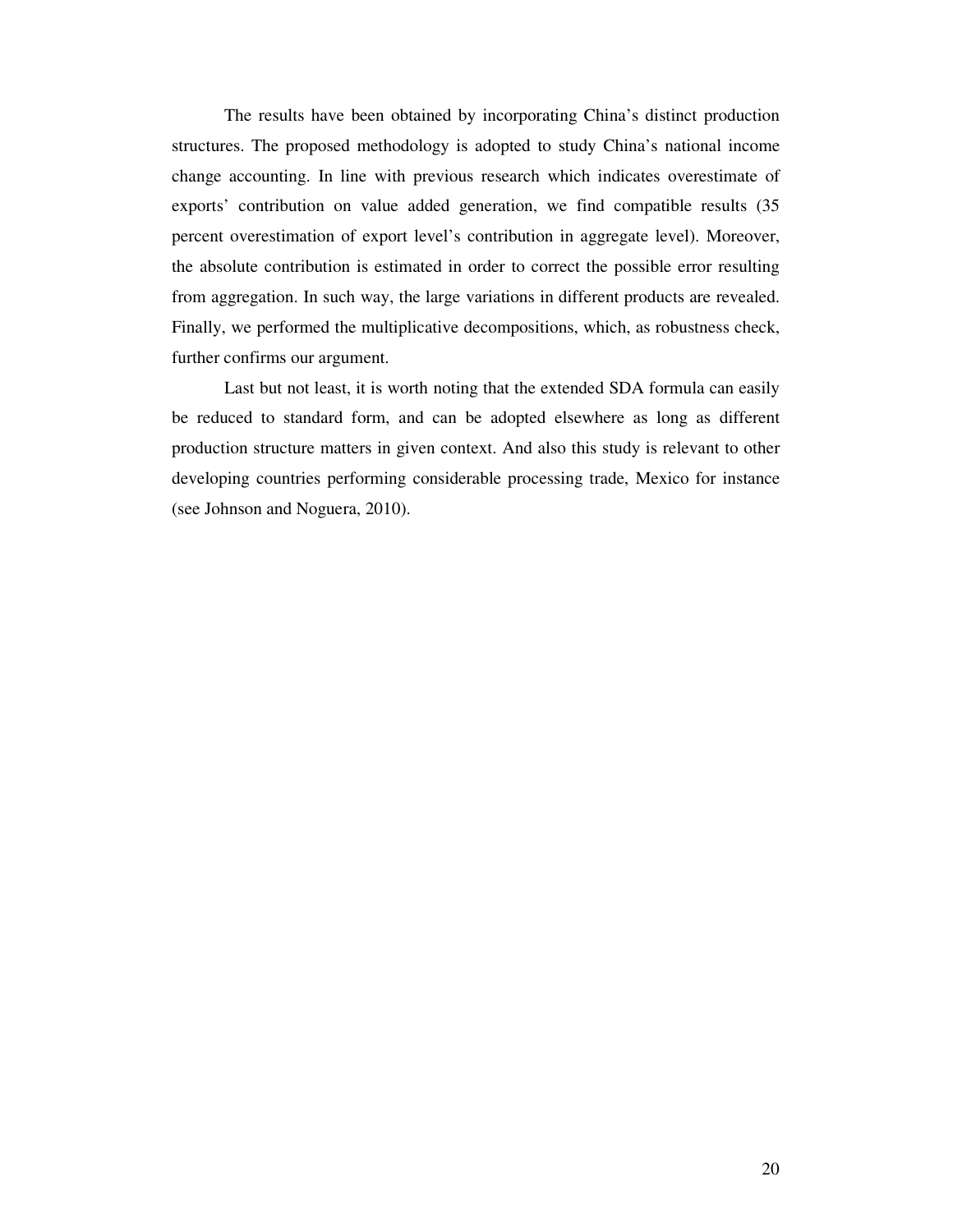#### **References:**

- Awokuse, T. O. (2007) Causality between exports, imports, and economic growth: Evidence from transition economies. *Economics Letters* 94, 389-395.
- Andreosso-O'Callaghan, B. and G. Yue (2002) Sources of Output Change in China: 1987-1997: Application of a Structural Decomposition Analysis. *Applied Economics* 34, 2227-2237.
- Armington, P. S. (1969) A Theory of Demand for Products Distinguished by Place of Production. *IMF Staff Papers* 16, 159-178.
- Bos, J., C. Economidou, M. Koetter and J. Kolari (2009) Do all countries grow alike? *Journal of Development Economics* 91, 113-127.
- Broda, C. and D. E. Weinstein (2006) Globalization and the gains from variety. *Quarterly Journal of Economics* 121, 541-585.
- Chen, X., Leonard K. Cheng, K.C. Fung and L.J. Lau (2001) *The Estimation of Domestic Value-Added and Employment Induced by Exports: An Application to Chinese Exports to the United States*. mimeo, Stanford University.
- Chen, X., Leonard K. Cheng, K.C. Fung, and L.J. Lau (2009) The Estimation of Domestic Value-Added and Employment Induced by Exports: An Application to Chinese Exports to the United States. In *China and Asia: Economic and Financial Interactions* (pp. 64-82), (eds.) Y.-W. Cheung and K.-Y. Wong. London: Routledge.
- Coe, D. T. and E. Helpman (1995) International R&D Spillovers. *European Economic Review* 39, 859-887.
- Connolly, M. (2003) The dual nature of trade: Measuring its impact on imitation and growth. *Journal of Development Economics* 72, 31-55.
- Daudin, G., C. Rifflart, and D. Schweisguth (2008) *Value-added Trade and Regionalization*. Unpublished Manuscript, OFCE, Sciences Po Paris.
- Dietzenbacher, Erik and Bart Los (1998) Structural Decomposition Techniques: Sense and Sensitivity. *Economic Systems Research* 10, 307 - 324.
- --- (2000) Structural Decomposition Analyses with Dependent Determinants. *Economic Systems Research* 12, 497-514.
- Dietzenbacher, Erik and Alex R. Hoen (1998) Deflation of Input-output Tables from the User's Point of View: A Heuristic Approach, *Review of Income and Wealth* 44, 111-122.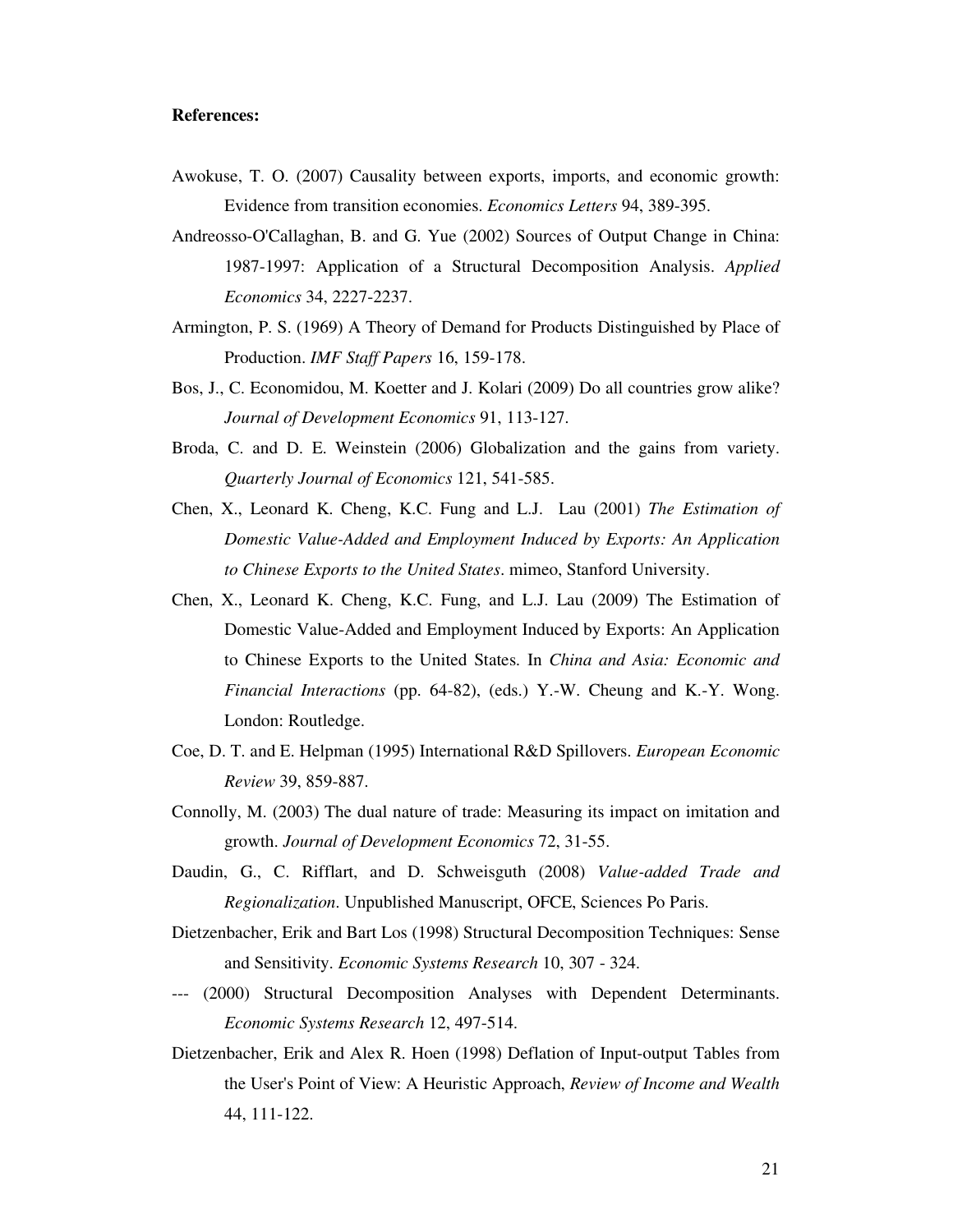- Dietzenbacher, Erik, Alex R. Hoen, and Bart Los (2000) Labor Productivity in Western Europe 1975-1985: An Intercountry, Interindustry Analysis. *Journal of Regional Science* 40, 425-452.
- Dietzenbacher, E., J. Pei and C. Yang (2009) The Environmental Pains and Economic Gains of Outsourcing to China. *Submitted for publication*.
- Feder, G. (1982) On exports and economic growth. *Journal of Development Economics* 12, 59-73.
- Feenstra, R. C. (2006) New evidence on the gains from trade. *Review of World Economics* 142, 617-641.
- Guan, D., G. Peters, C. Weber and K. Hubacek (2009) Journey to world top emitter: An analysis of the driving forces of China's recent *CO2* emissions surge. *Geophysical Research Letters* 36, L04709.
- Harrison, A. (1996) Openness and growth: A time-series, cross-country analysis for developing countries. *Journal of Development Economics* 48, 419-447.
- Hummels, D., J. Ishii and K. M. Yi (2001) The nature and growth of vertical specialization in world trade. *Journal of International Economics* 54, 75-96.
- Hummels, D. and P. Klenow (2005) The variety and quality of a nation's exports. *American Economic Review* 95, 704-723.
- Johnson, R. and G. Noguera (2010) Accounting for Intermediates: Production Sharing and Trade in Value Added. *AEA 2010 Annual Meeting Papers,* Atlanta, the USA (Jan. 3).
- Koopman, R., Z. Wang and S.-J. Wei (2008) How Much of Chinese Exports Is Really Made In China? Assessing Domestic Value-added When Processing Trade Is Pervasive. *NBER WP14109*.
- Krugman, P. (1979) Increasing Returns, Monopolistic Competition, and International Trade. *Journal of International Economics* 9, 469-479.
- Lahr, M. (2001) Reconciling domestication techniques, the notion of re-exports and some comments on regional accounting. *Economic Systems Research* 13:2, 165-79.
- Lau, L.J., X. Chen, C. Yang, Leonard K. Cheng, K.C. Fung, Y.-W. Sung, K. Zhu, J. Pei and Z. Tang (2007) Input-Occupancy-Output Models of the Non-Competitive Type and Their Application--An Examination of the China-US Trade Surplus. *Social Sciences in China*, 91-103 (in Chinese).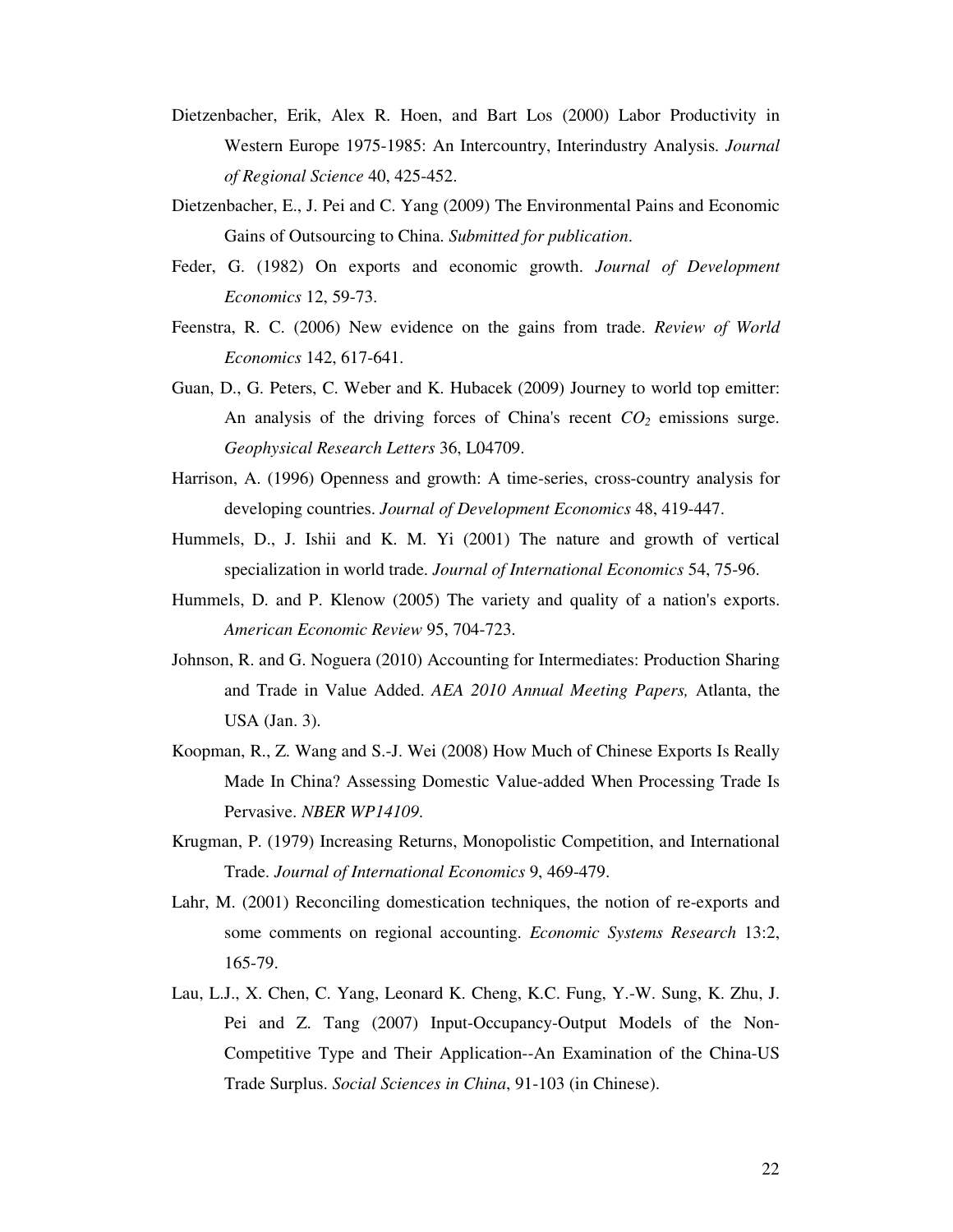- Miller, Ronald E. and Peter D. Blair (2009) *Input-output analysis: foundations and extensions*. Cambridge: Cambridge University Press.
- Oosterhaven, J. and A. R. Hoen (1998) Preferences, technology, trade and real income changes in the European Union - An intercountry decomposition analysis for 1975-1985. *Annals of Regional Science* 32, 505-524.
- Oosterhaven, J. and J. A. van der Linden (1997) European Technology, Trade and Income Changes for 1975-85: An Intercountry Input-Output Decomposition. *Economic Systems Research* 9, 393-411.
- Pei, J., E. Dietzenbacher, J. Oosterhaven and C. Yang (2010) Explaining China's Import Growth for 1997-2005: A structural decomposition approach. *Submitted for publication*.
- Rose, A. and S. Casler (1996) Input-output structural decomposition analysis: A critical appraisal. *Economic Systems Research* 8 (1), 33-62.
- Schneider, P. H. (2005) International trade, economic growth and intellectual property rights: A panel data study of developed and developing countries. *Journal of Development Economics* 78, 529-547.
- Weber, C., G. Peters, D. Guan and K. Hubacek (2008) The contribution of Chinese exports to climate change. *Energy Policy* 36, 3572-3577.
- Winters, L. A. (2004) Trade liberalisation and economic performance: An overview. *Economic Journal* 114, F4-F21.
- Yang, C., E. Dietzenbacher, J. Pei, X. Chen, K. Zhu and Z. Tang (2009) The Bias in Measuring Vertical Specialization. *Submitted for publication*.
- Yang, L. and M. Lahr (2008) Labor productivity differences in China 1987-1997: An interregional decomposition analysis. *Review of Regional Studies* 38, 319-341.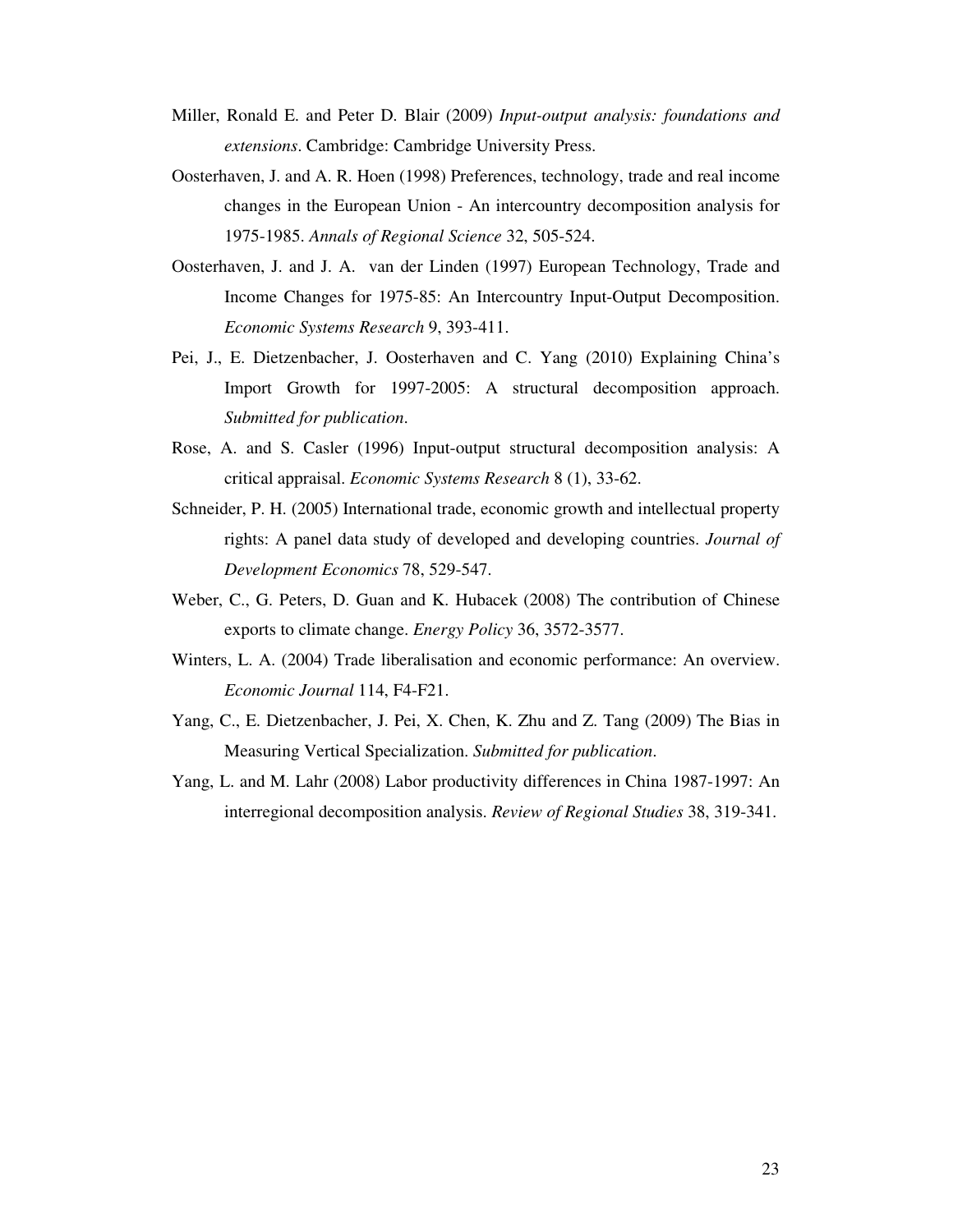# **Appendix:**

| <b>IO</b> sector | <b>Description</b>                                                   |
|------------------|----------------------------------------------------------------------|
| 1                | Agriculture                                                          |
| $\overline{c}$   | Coal mining, washing and processing                                  |
| 3                | Crude petroleum and natural gas products                             |
| 4                | Metal ore mining                                                     |
| 5                | Non-ferrous mineral mining                                           |
| 6                | Food manufacturing                                                   |
| 7                | Textile goods                                                        |
| 8                | Wearing apparel, leather, furs, down and related products            |
| 9                | Sawmills and furniture                                               |
| 10               | Paper and products, printing and record medium reproduction          |
| 11               | Electricity and heating power production and supply                  |
| 12               | Petroleum processing, coking and gas products                        |
| 13               | Chemicals                                                            |
| 14               | Metals smelting and pressing                                         |
| 15               | Metal products                                                       |
| 16               | Transport equipment                                                  |
| 17               | Electric equipment and machinery                                     |
| 18               | Telecommunication equipment, computer and other electronic equipment |
| 19               | Instruments, meters, cultural and office machinery                   |
| 20               | Industries not elsewhere classified                                  |
| 21               | Construction                                                         |
| 22               | Transportation and Communication                                     |
| 23               | Commerce                                                             |
| 24               | Accommodation, eating and drinking places                            |
| 25               | Public utilities and household service                               |
| 26               | Cultural, education, health and research                             |
| 27               | Finance and insurance                                                |
| 28               | Public management and social administration                          |

# **A1. Input-output table: sector classifications**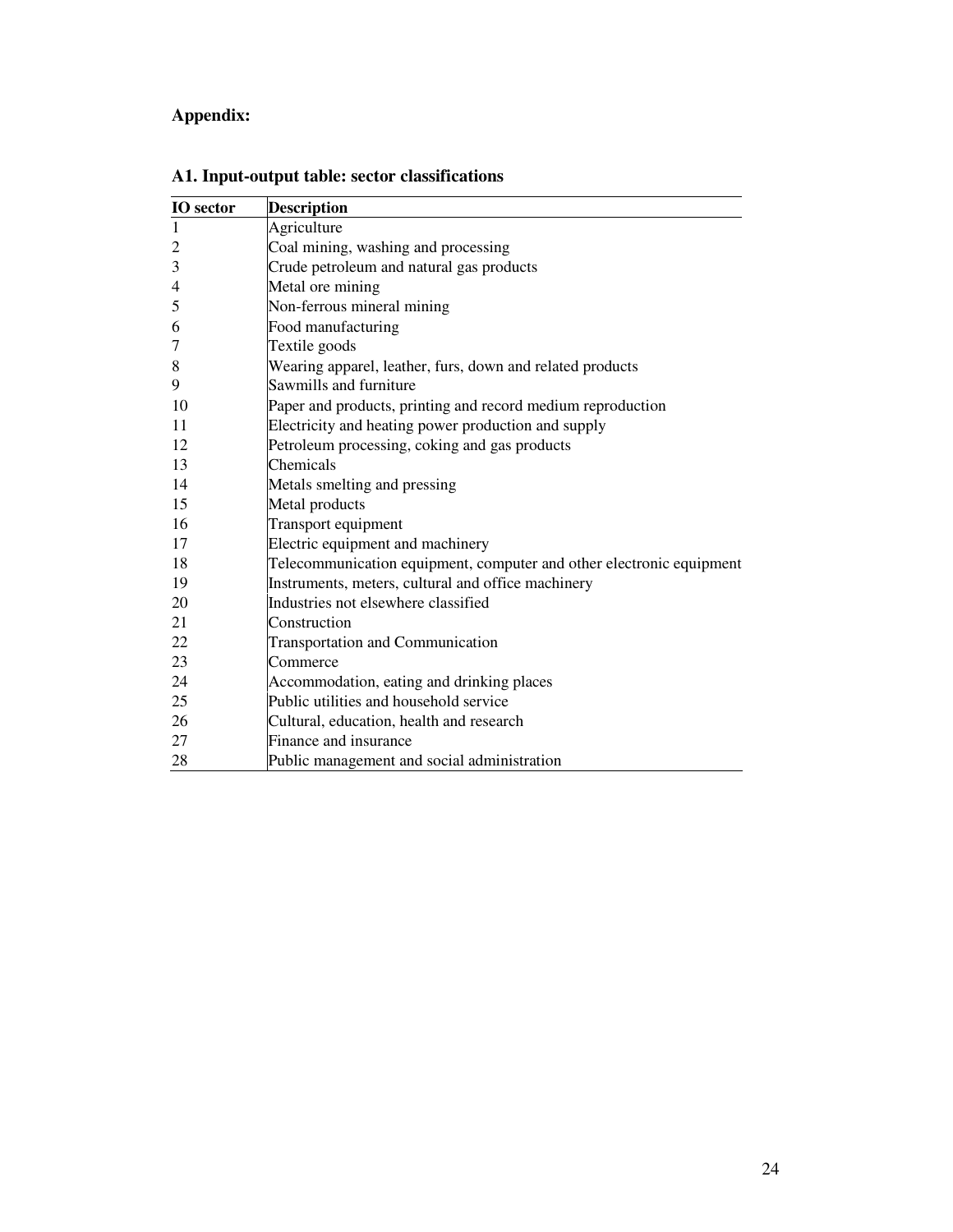

**A2.** Value added coefficients for *processing-export production* and *others*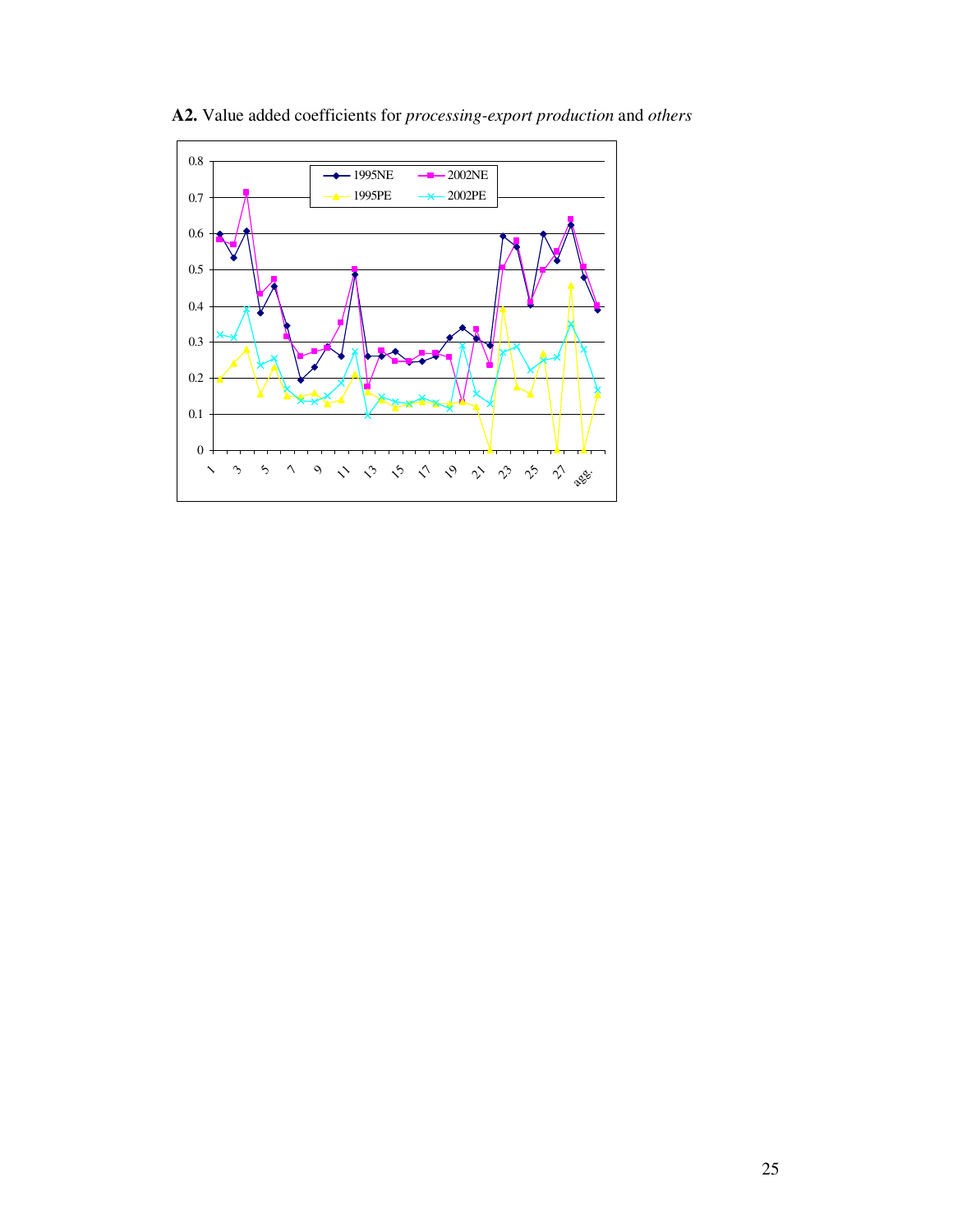|                  | Intermediate use | Final uses |                | Import          | Total  |  |
|------------------|------------------|------------|----------------|-----------------|--------|--|
|                  |                  | Domestic   | <b>Exports</b> |                 | Output |  |
| Intermediate use |                  |            | e              | $-\mathbf{X}^M$ | X      |  |
| Value Added      |                  |            |                |                 |        |  |
| Total Input      | X                |            |                |                 |        |  |

# **Figure 1.** Layout of China's official IO table

Figure 2. The extended IO framework (processing trade is distinguished)

|                     |                 |                                                | Intermediate use  | Final uses       | Total                            |                |  |
|---------------------|-----------------|------------------------------------------------|-------------------|------------------|----------------------------------|----------------|--|
|                     |                 | Other                                          | Processing        | Domestic         | <b>Exports</b>                   | Output         |  |
| Intermediate<br>use | <i>Other</i>    | $\mathbf{Z}^{OO}$                              | $\mathbf{Z}^{OP}$ | $f^{\theta}$     | ${\bf e}^{\scriptscriptstyle O}$ | $\mathbf{x}^o$ |  |
|                     | Processing      | 0                                              | $\bf{0}$          | $\boldsymbol{0}$ | $e^{P}$                          | ${\bf e}^P$    |  |
|                     | <i>Imported</i> | $Z^{MO}$                                       | $Z^{MP}$          | $f^M$            | $\bf{0}$                         | $\mathbf{x}^M$ |  |
| Value added         |                 | $(v^{\circ})'$                                 | $(\mathbf{v}^P)'$ |                  |                                  |                |  |
| <b>Total Input</b>  |                 | $(\mathbf{x}^{\scriptscriptstyle O})^{\prime}$ | $(\mathbf{x}^P)'$ |                  |                                  |                |  |

Notes: *Other* = industries OTHER THAN producing processing exports; *Processing* = industries

producing processing exports.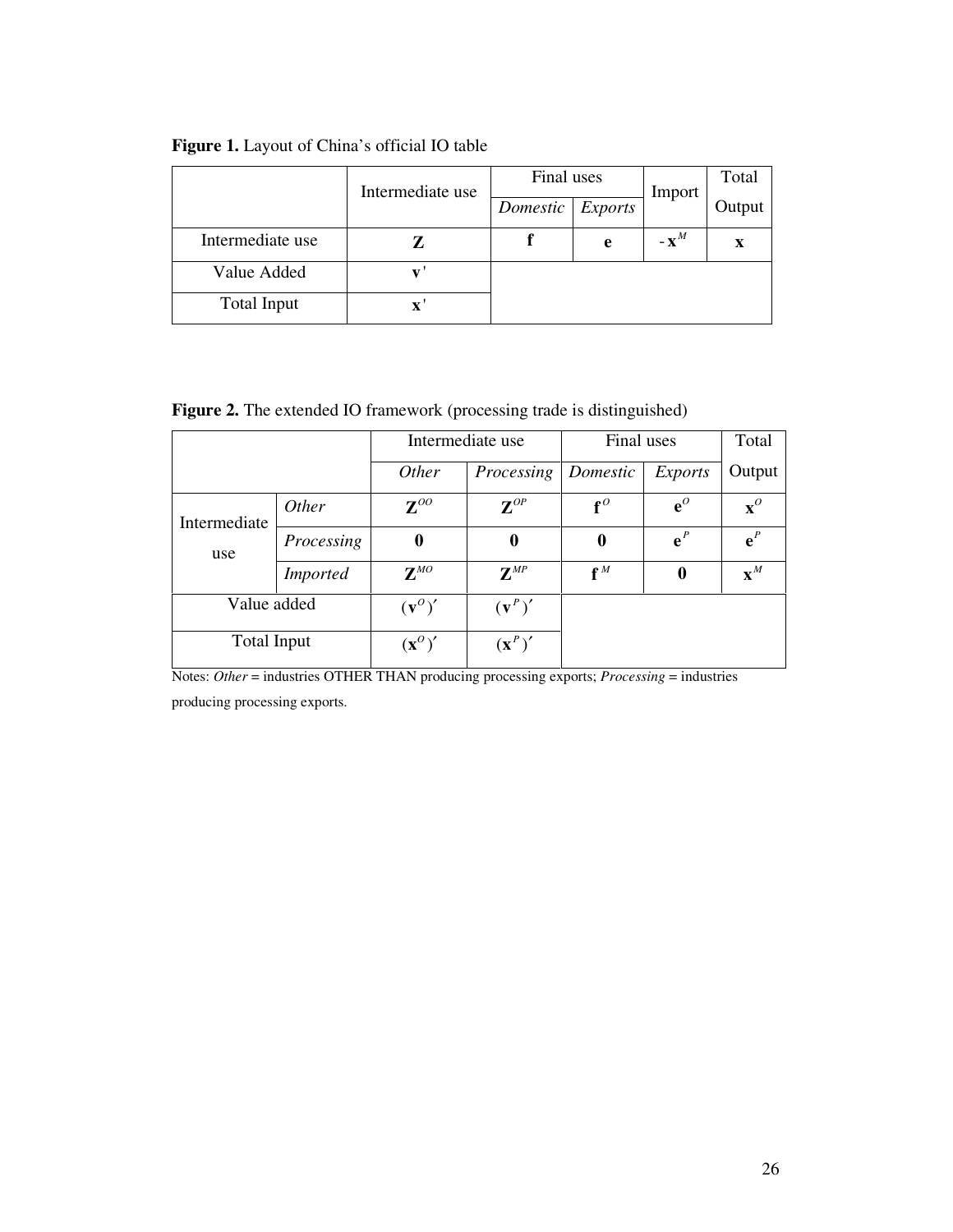|                          | 1995   |       | 2002   |       | 1995           |       | 2002           |       |
|--------------------------|--------|-------|--------|-------|----------------|-------|----------------|-------|
| code                     | export | share | export | share | import         | share | import         | share |
| $\mathbf{1}$             | 286    | 8.0   | 474    | 2.7   | 418            | 35.2  | 681            | 36.7  |
| $\mathfrak{2}$           | 73     | 9.6   | 158    | 0.5   | 11             | 6.5   | 29             | 0.8   |
| $\overline{\mathbf{3}}$  | 98     | 9.6   | 121    | 0.5   | 98             | 15.5  | 1096           | 3.9   |
| $\overline{\mathcal{L}}$ | 26     | 5.1   | 19     | 7.6   | 161            | 59.7  | 367            | 7.7   |
| 5                        | 56     | 15.0  | 151    | 30.6  | 51             | 56.7  | 178            | 13.4  |
| 6                        | 659    | 21.8  | 893    | 26.4  | 537            | 44.0  | 527            | 23.8  |
| $\boldsymbol{7}$         | 1823   | 36.0  | 2720   | 28.9  | 1046           | 94.7  | 1202           | 62.8  |
| $\bf 8$                  | 1857   | 65.1  | 2775   | 46.4  | 189            | 86.8  | 428            | 28.5  |
| 9                        | 325    | 41.2  | 666    | 41.5  | 302            | 22.5  | 191            | 53.8  |
| 10                       | 753    | 67.6  | 987    | 71.8  | 178            | 84.9  | 547            | 49.6  |
| 11                       | 19     | 9.6   | 5      | 100.0 | $\overline{2}$ | 16.3  | 237            | 0.0   |
| 12                       | 198    | 7.3   | 312    | 20.0  | 280            | 7.4   | 421            | 38.3  |
| 13                       | 1003   | 40.1  | 2176   | 40.1  | 1662           | 69.4  | 3513           | 43.9  |
| 14                       | 527    | 58.9  | 461    | 38.0  | 969            | 64.3  | 1589           | 61.7  |
| 15                       | 438    | 42.9  | 1066   | 46.1  | 190            | 67.3  | 541            | 72.3  |
| 16                       | 227    | 75.8  | 653    | 49.7  | 482            | 5.1   | 1003           | 22.8  |
| 17                       | 583    | 84.9  | 2033   | 66.2  | 481            | 74.5  | 1665           | 45.7  |
| 18                       | 1454   | 85.5  | 4968   | 85.8  | 1660           | 50.4  | 5567           | 60.5  |
| 19                       | 39     | 83.1  | 1484   | 91.1  | 170            | 31.5  | 1611           | 10.9  |
| 20                       | 1395   | 64.1  | 2148   | 37.5  | 2739           | 14.7  | 3569           | 15.9  |
| 21                       | 60     | 0.0   | 105    | 0.5   | 63             | 0.0   | 80             | 0.0   |
| 22                       | 681    | 43.2  | 1581   | 19.1  | 398            | 0.0   | 405            | 0.0   |
| 23                       | 11     | 53.6  | 3528   | 34.9  | $\overline{0}$ | 0.0   | 659            | 0.0   |
| 24                       | 143    | 36.8  | 355    | 36.6  | 44             | 0.0   | $\overline{4}$ | 0.0   |
| 25                       | 142    | 40.5  | 835    | 17.4  | 30             | 0.0   | 408            | 0.0   |
| 26                       | 94     | 0.0   | 217    | 3.3   | 347            | 0.0   | 112            | 14.8  |
| 27                       | 99     | 53.9  | 22     | 100.0 | 126            | 0.0   | 276            | 0.0   |
| 28                       | 54     | 0.0   | 30     | 0.5   | 45             | 0.0   | 37             | 0.0   |
| total                    | 13122  | 52.7  | 30943  | 48.1  | 12679          | 43.4  | 26944          | 36.8  |

**Table 1.** Trade and shares of processing component (billion Rmb in current price; %)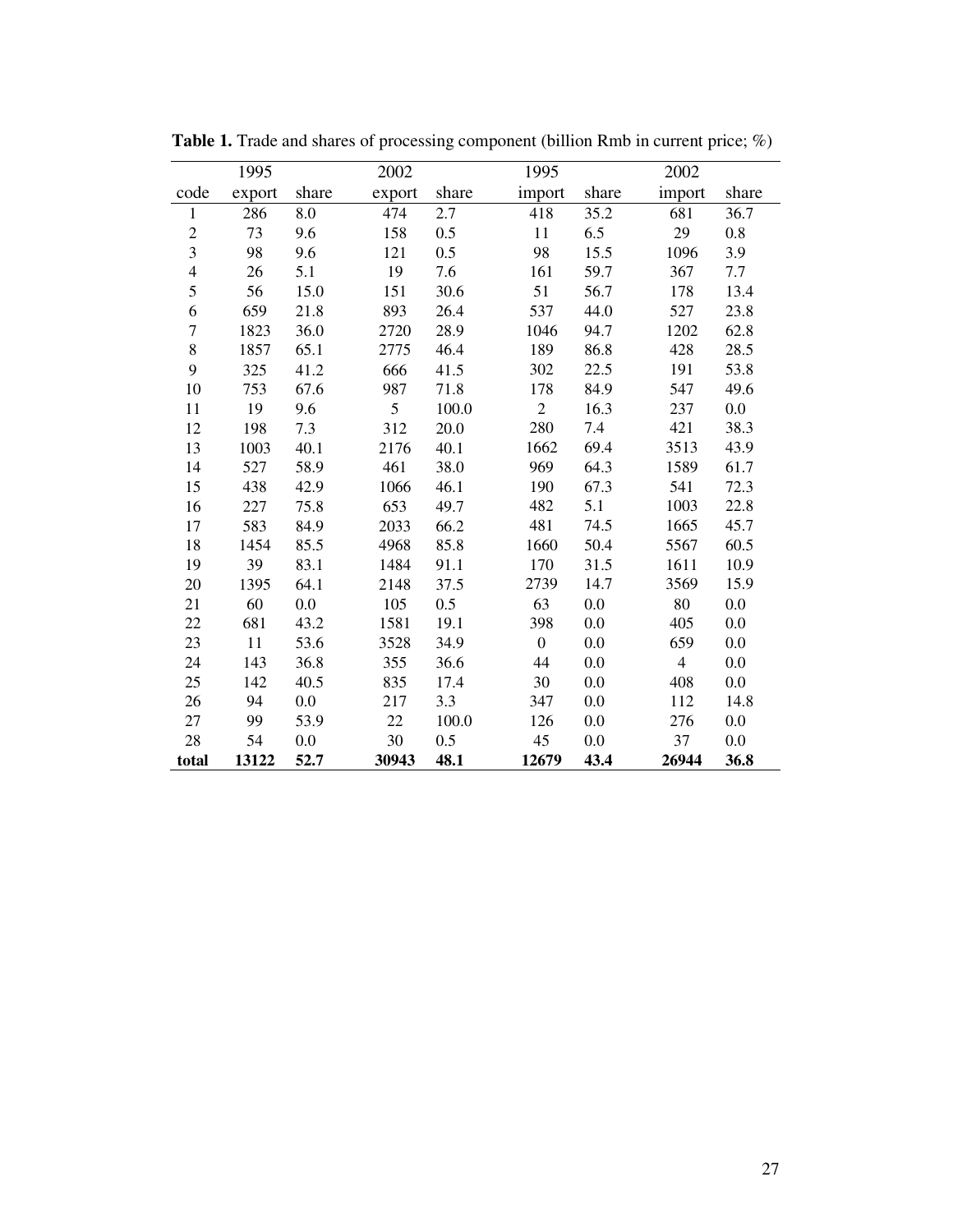|               | Tot. |     | $\Delta c$ $\Delta A^n$ $\Delta t$ $\Delta b^f$ $\Delta b^e$ $\Delta \varphi^I$ $\Delta \varphi^e$           |  |                         |                   |
|---------------|------|-----|--------------------------------------------------------------------------------------------------------------|--|-------------------------|-------------------|
| Ordinary      |      |     | 5163 $-0.7$ 1.9 $-4.0$ 2.5 $-0.0$ 78.6 21.8                                                                  |  |                         |                   |
|               |      |     | $\Delta c$ $\Delta A^n$ $\Delta T^0$ $\Delta t^f$ $\Delta b^f$ $\Delta b^e$ $\Delta \varphi^f$               |  |                         |                   |
|               |      |     | $-0.7$ 1.3 $-2.6$ $-2.2$ 1.6 $-1.0$ 83.5                                                                     |  |                         |                   |
| Extended 5163 |      |     | $\Delta s^{\circ}$ $\Delta s^P$ $\Delta \Omega^{\circ}$ $\Delta T^P$ $\Delta \Omega^P$ $\Delta \tau^{\circ}$ |  |                         | $\Delta\varphi^e$ |
|               |      | 0.1 | 0.6                                                                                                          |  | $-0.2$ 1.3 0.4 2.0 16.2 |                   |

**Table 2.** National income changes decompositions

Note: Total value added changes are in billion Rmb (in 2000 constant price); components are in % (add up to 100%). The upper panel and lower panel are respectively obtained by applying ordinary IO model and extended IO model.

| code                 | $\Delta v$        | $\Delta c$     | $\Delta\textbf{A}^n$    | $\Delta t$              | $\Delta \mathbf{b}^f$    | $\Delta \mathbf{b}^e$ | $\Delta \boldsymbol \varphi^f$ | $\Delta \varphi^e$ |
|----------------------|-------------------|----------------|-------------------------|-------------------------|--------------------------|-----------------------|--------------------------------|--------------------|
| $\mathbf{1}$         | 668               | 21             | 9                       | $\overline{0}$          | $-6$                     | $-5$                  | 68                             | 13                 |
| $\overline{2}$       | 153               | 18             | 32                      | $-1$                    | 15                       | $\overline{2}$        | 26                             | 10                 |
|                      | 177               | 51             | 21                      | $-3$                    | 4                        | $-2$                  | 21                             | 9                  |
| $\frac{3}{4}$        | 26                | 25             | -9                      | $-12$                   | 1                        | $-10$                 | 76                             | 29                 |
|                      | $\overline{4}$    | 161            | $-700$                  | $-264$                  | $-174$                   | $-11$                 | 868                            | 220                |
| $\overline{6}$       | $-104$            | 163            | 41                      | $-2$                    | 160                      | 17                    | $-237$                         | $-40$              |
| $\overline{7}$       | $-16$             | 128            | 514                     | 117                     | 88                       | 309                   | $-464$                         | $-592$             |
| $\overline{\bf 8}$   | 79                | 75             | $-1$                    | $-4$                    | $-30$                    | $-21$                 | 40                             | 42                 |
| $\overline{9}$       | 53                | $\overline{0}$ | 19                      | 15                      | $-16$                    | $-3$                  | 60                             | 25                 |
| 10                   | 100               | 32             | $\overline{0}$          | $-8$                    | $-12$                    | $-16$                 | 68                             | 37                 |
| 11                   | 267               | 24             | 34                      | $-2$                    | 5                        | $-2$                  | 33                             | 9                  |
| 12                   | 53                | -29            | 38                      | 9                       | $\overline{c}$           | $-4$                  | 62                             | 23                 |
| 13                   | 135               | $-42$          | $-36$                   | $-23$                   | $-11$                    | $-11$                 | 149                            | 73                 |
| 14                   | 56                | -150           | $-105$                  | $-23$                   | 6                        | $-27$                 | 299                            | 100                |
| 15                   | 26                | $-64$          | $-96$                   | 35                      | $-32$                    | $\mathbf{1}$          | 236                            | 90                 |
| 16                   | 122               | 15             | $-3$                    | 1                       | 11                       | $\overline{2}$        | 60                             | 14                 |
| 17                   | 45                | $-20$          | -40                     | 49                      | $-22$                    | 27                    | 132                            | 71                 |
| 18                   | 40                | $-288$         | 28                      | -94                     | $-44$                    | 105                   | 201                            | 193                |
| 19                   | 28                | $-1$           | 8                       | $-42$                   | $\overline{\mathcal{A}}$ | 78                    | 16                             | 37                 |
| 20                   | 202               | 10             | $-65$                   | 1                       | $-21$                    | $-11$                 | 147                            | 39                 |
| 21                   | 347               | 24             | $\overline{2}$          | $-2$                    | $\overline{0}$           | $\overline{0}$        | 75                             | 1                  |
| 22                   | 452               | $-45$          | 24                      | $\overline{4}$          | 20                       | $\mathbf{1}$          | 71                             | 24                 |
| 23                   | 902               | $-2$           | $\overline{\mathbf{3}}$ | $\overline{-5}$         | 25                       | 12                    | 51                             | 16                 |
| 24                   | 183               | $-5$           | 30                      | $\overline{c}$          | 22                       | 1                     | 42                             | 8                  |
| 25                   | 173               | 1              | $-10$                   | $-7$                    | $\overline{4}$           | 9                     | 90                             | 14                 |
| 26                   | 419               | 13             | $-2$                    | $\overline{\mathbf{3}}$ | 14                       | $\overline{0}$        | 69                             | 3                  |
| 27                   | 284               | 9              | 30                      | $-3$                    | 9                        | $-1$                  | 44                             | 11                 |
| $28\,$               | 291               | 17             | $\overline{0}$          | $-3$                    | $-5$                     | $-1$                  | 91                             | $\mathbf{1}$       |
| total<br>$(\%)$      | 5163<br>$(100\%)$ | $-0.7$         | 1.9                     | $-4.0$                  | 2.5                      | $-0.0$                | 78.6                           | 21.8               |
| abs. value<br>$(\%)$ | 9558<br>$(100\%)$ | 15.1           | 11.2                    | 3.4                     | 9.6                      | 4.5                   | 43.9                           | 12.2               |

**Table 3.** Results at sector level by using ordinary IO Table

Note: Changes in value added, billion Rmb; components are in % (add up to 100%).